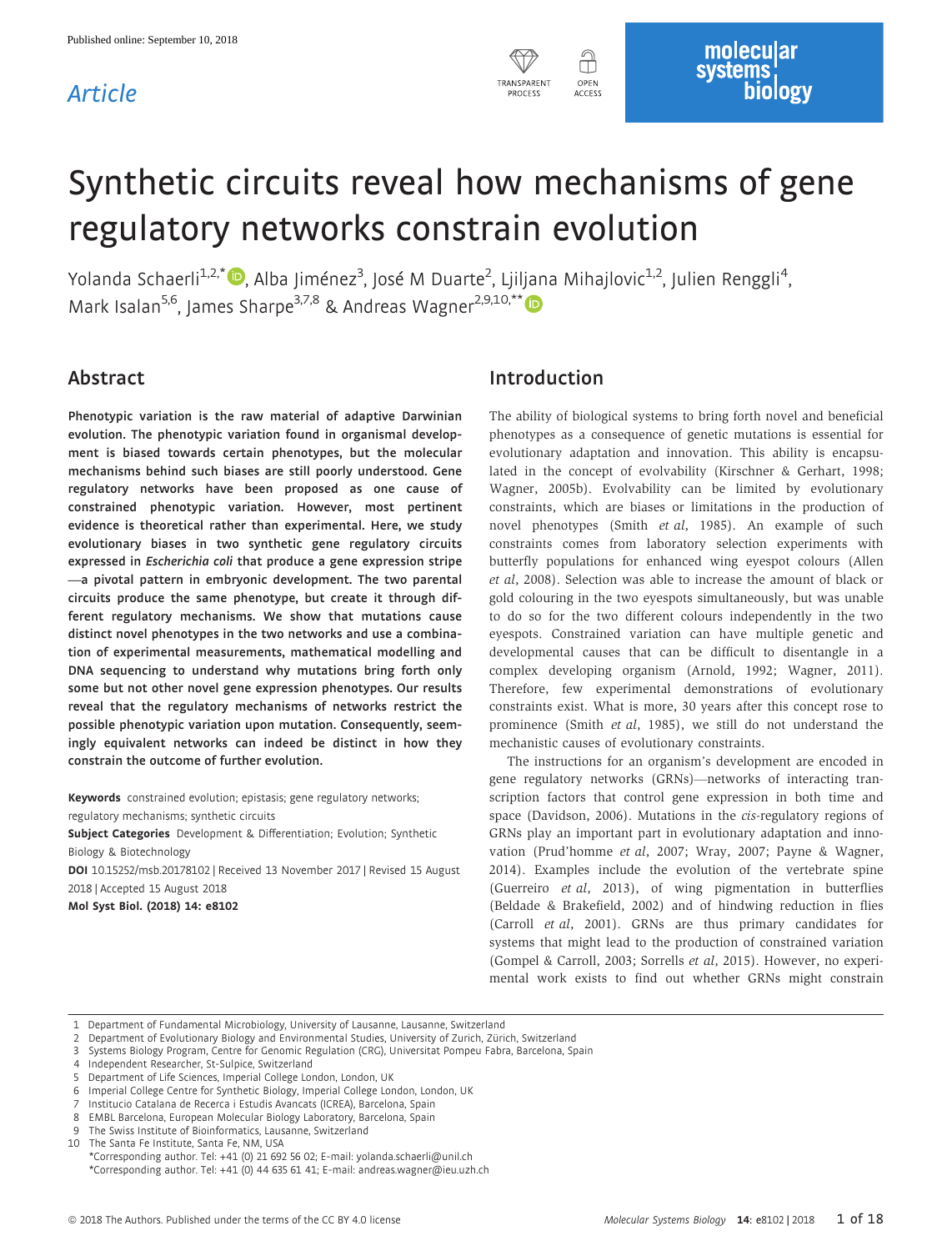novel gene expression phenotypes, and what the mechanistic causes of such constraints might be. These questions require us to study the relationship between genotypic and phenotypic changes in GRNs. Computational models of gene regulation provide one avenue to understand such genotype–phenotype maps (MacCarthy et al, 2003; Wagner, 2005a; Ma et al, 2006; Ciliberti et al, 2007a,b; Francois et al, 2007; Cotterell & Sharpe, 2010; Francois, 2014; Payne & Wagner, 2015). Such models predict that GRNs with different topologies—qualitatively different patterns of interaction between a GRN's genes—can achieve the same gene expression phenotypes, while they differ in their ability to bring forth novel phenotypes through DNA mutations (MacCarthy et al, 2003; Ciliberti et al, 2007a,b; Francois et al, 2007; Jimenez et al, 2015; Payne & Wagner, 2015). However, experimental validation of the latter prediction is still lacking.

To help fill the gaps in experimental evidence, we here use the toolbox of synthetic biology. It allows us to create novel GRNs by assembling well-characterised parts. We are therefore no longer limited to studying GRNs in situ, that is, in one or few well-studied organisms where influences of genetic background or environment may be difficult to control. Instead, we can construct and modify synthetic GRNs to understand the properties and potential of GRNs to create novel phenotypes (Wall et al, 2004; Mukherji & van Oudenaarden, 2009; Lim et al, 2013; Wang et al, 2016; Bodi et al, 2017; Davies, 2017). We previously built multiple 3-gene synthetic networks that display the same gene expression phenotype, but create this phenotype through different regulatory mechanisms (Schaerli et al, 2014), where different regulatory dynamics and regulatory interactions among network genes result in different spatiotemporal gene expression profiles (Cotterell & Sharpe, 2010; Schaerli et al, 2014; Jimenez et al, 2015). The final phenotype is a "stripe" of gene expression (low–high–low) along a spatial axis in response to a chemical concentration gradient that is analogous to a morphogen gradient in development. A GRN's ability to "interpret" a gradient by producing such stripes is crucial in the development of many organisms and body structures, such as axial patterning of the Drosophila embryo and vertebrate neural tube differentiation (Stanojevic et al, 1991; Wolpert, 1996; Lander, 2007; Rogers & Schier, 2011; Sagner & Briscoe, 2017). The question of which regulatory mechanisms can produce stripes is therefore itself crucial for developmental genetics (Francois et al, 2007; Cotterell & Sharpe, 2010). Here, we go beyond this question to ask whether different GRNs that have the same phenotype (a "stripe" of gene expression) can produce different novel (i.e. "non-stripe") gene expression phenotypes in response to mutations, and if so, why.

Specifically, we use here two synthetic circuits that employ different regulatory mechanisms to produce a striped gene expression pattern. Both of these circuits are hosted by Escherichia coli bacteria. When these bacteria are grown as a lawn in the presence of a concentration gradient of the morphogen analogue, they display a spatially striped gene expression pattern (Fig 1C). We introduced random mutations into the regulatory regions of these circuits and analysed the resulting phenotypes. The two circuits indeed produce a different spectrum of novel gene expression phenotypes. That is, the gene expression variation they produce is constrained. To identify the mechanistic causes of these constraints, we combined experimental DNA sequence and phenotypic data with a mathematical model of gene expression dynamics.

## Results

#### Two networks with distinct regulatory mechanisms differ in their mutant phenotype distributions

Figure 1 shows the topologies (Fig 1A) and the molecular implementations (Fig 1B) of our two starting networks, which we had constructed and characterised previously (Schaerli et al, 2014). Briefly, their regulatory input is the sugar arabinose, which serves as a molecular analogue of a developmental morphogen. The arabinose is sensed by the arabinose-responsive promoter pBAD that acts in a concentration-dependent manner. The observable network output is fluorescence, which is produced by superfolder green fluorescent protein (GFP; Pedelacq et al, 2006). Positive regulatory interactions are encoded by T7 and SP6 phage RNA polymerases (RNAPs), which start transcription at T7 or SP6 promoters, respectively. Negative interactions are encoded by the transcriptional repressors LacI (lactose operon repressor protein) and TetR (tetracycline repressor). They inhibit transcription when bound to their operator sites (LacO, TetO), which are placed downstream of promoters. The two networks employ distinct mechanisms to produce a gene expression stripe pattern (Cotterell & Sharpe, 2010; Schaerli et al, 2014; Jimenez et al, 2015). We call these mechanisms the "opposing gradients" and the "concurring gradients" mechanisms. They essentially correspond to the well-studied type 2 and type 3 incoherent feedforward motifs (FFM; Mangan & Alon, 2003; see Box 1 for explanations). Figure 1C schematically shows the temporal expression profiles of the three genes and their steadystate profiles (last panel) of the three genes (colour-coded as in Fig 1A) under varying arabinose concentrations, as previously determined experimentally (Schaerli et al, 2014). Whereas the opposing gradients mechanism is known to be involved in Drosophila melanogaster anterior–posterior patterning (hunchback, knirps, krüppel; Jaeger, 2011), to the best of our knowledge the concurring gradients mechanism has so far not been observed in a natural stripe-forming regulatory network. However, previous studies added this network to the repertoire of possible stripe-forming mechanisms (Rodrigo & Elena, 2011; Munteanu et al, 2014; Schaerli et al, 2014).

We introduced mutations into the regulatory regions of these two networks by replacing the wild-type regulatory sequence with semirandomised weighted oligonucleotides (Isalan, 2006). Resulting average mutation rates per regulatory regions ranged from 2.6 to 3.5 mutations (mainly point mutations and < 5% of insertions and deletions) per regulatory region with individual mutants carrying 1–9 mutations (Dataset EV1, Appendix Table S4). For each of our two networks, we first generated three libraries of mutant networks in which mutations were restricted to regulatory regions of the "red", "blue" or "green" gene (Fig 1). After plating cells from a population whose members harboured a synthetic network variant, we randomly picked colonies, grew them in liquid culture and measured their GFP expression at low (0%), middle (0.0002%) and high (0.2%) arabinose concentrations (Appendix Fig S1, Dataset EV2). We classified the observed fluorescence phenotypes into six categories (Fig 2A; see Materials and Methods for exact definitions): "stripe", "increase", "decrease", "flat" and "broken" (all expression values below a threshold) and "other" (phenotypes that do not fall in any of the previous categories).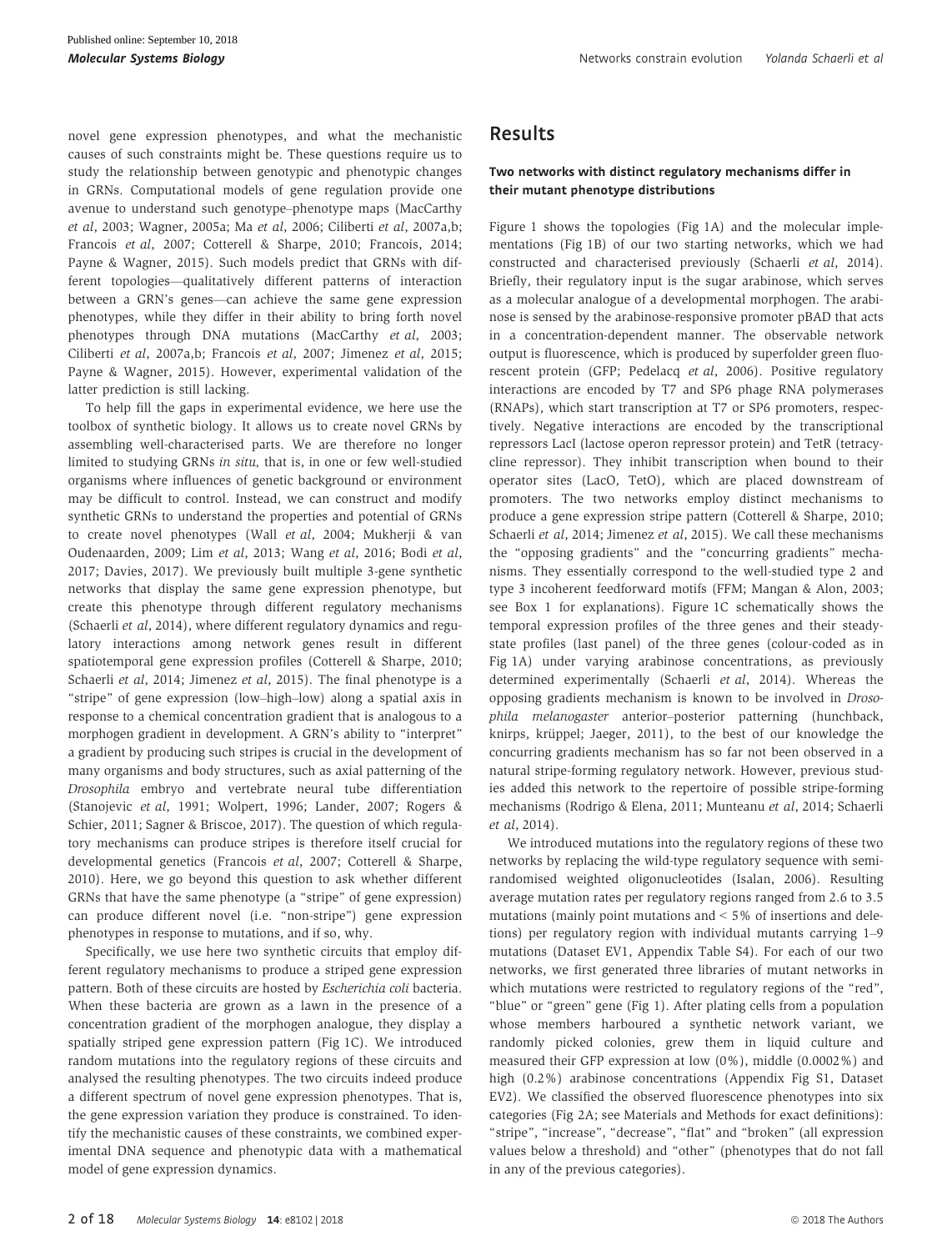

Figure 1. Topologies, synthetic implementations and expression profiles of the networks studied.

- A Topologies of the networks using the opposing gradients (left) and concurring gradients (right) mechanisms. Arrow: activation; small horizontal arrow: constitutive promoter; bar: repression; red: morphogen input receiver gene; blue: intermediate loop gene; green: stripe output gene.
- B Synthetic implementations of the circuits (Schaerli et al, 2014). Open rectangle: open reading frame; filled rectangle: operator; bent arrow: promoter. All genes carry a degradation tag [LVA (Andersen et al, 1998) or UmuD (Gonzalez et al, 1998)]. Indicated variants of T7 promoter, SP6 promoter and LacO were used (Schaerli et al, 2014). J23114 and J23100 are constitutive promoters [\(http://partsregistry.org/Promoters/Catalog/Anderson](http://partsregistry.org/Promoters/Catalog/Anderson)).
- C Rectangles: Schematic drawings of spatiotemporal course of gene expression (colour-coded) as in (A) for the two networks (see Box 1). The expression level of the "green" gene is the phenotypic "output" of the network. Corresponding simulations (Code EV1) are shown in Appendix Fig S7. Circles: bacterial lawns display green fluorescent rings as a function of radial arabinose gradients from central paper discs (white). Images were taken 6 h after addition of arabinose. Figure adapted from Schaerli et al (2014).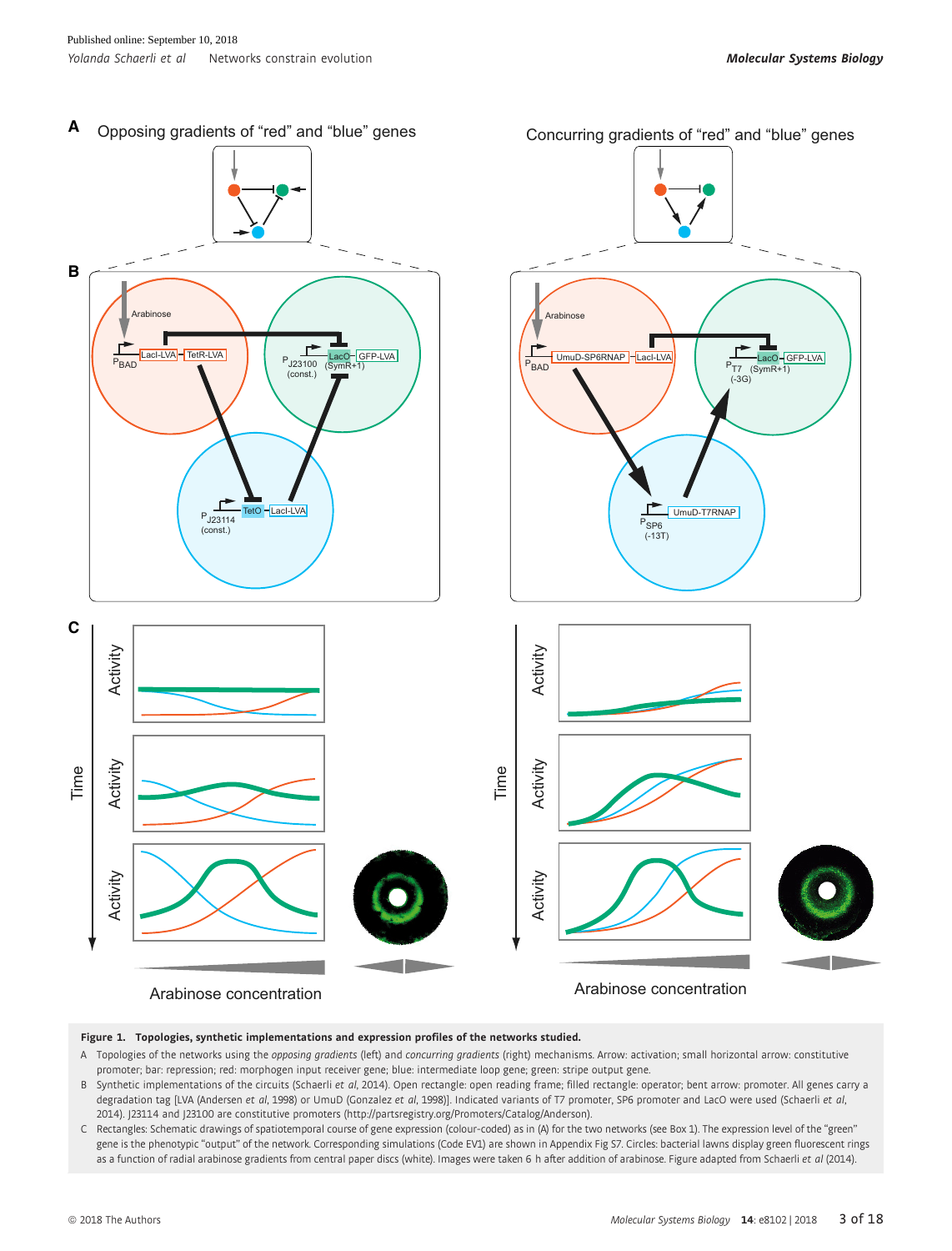#### Box 1. Two starting circuits producing stripes through two different mechanisms

Opposing gradients mechanism (Incoherent FFM type 2): The "red" gene [with the open reading frames (ORFs) for LacI and TetR encoded on the same transcript] is activated by the "morphogen" arabinose (vertical arrow). Its products thus form a gradient of increasing concentration with increasing arabinose concentration. The "blue" gene (LacI) and the "green" gene (GFP) are expressed from constitutive promoters. However, the "blue" gene is also repressed by the "red" gene product (TetR). Thus, the "blue" gene product forms an opposing gradient with respect to the gradient of the "red" gene product. Both the "blue" (LacI) and "red" (LacI) gene products repress the "green" gene. The GFP thus reaches a high expression only at medium morphogen concentration where the repression from the "red" and "blue" genes is low.

Concurring gradients mechanism (Incoherent FFM type 3): The "red" gene (with the ORFs for SP6 RNA polymerase (RNAP) and LacI encoded on the same transcript) is activated by the "morphogen" arabinose, just as in the previous circuit. Its expression thus also mimics the arabinose gradient. However, in this circuit the "red" gene product SP6 RNAP activates the "blue" gene, which thus forms a concurring gradient with respect to the gradient of the "red" gene product. The "green" gene is activated by the "blue" gene (T7 RNAP) and repressed by LacI of the "red" gene. Its maximum expression occurs at medium arabinose concentration where there is already activation from the "blue" gene, but not yet a high level of repression of the "red" gene.

Figure 2B summarises the spectrum of phenotypes we observed after mutagenesis. We first note that both networks are to some extent robust to mutations; that is, a considerable fraction of mutations do not change the "stripe" phenotype (black sectors in Fig 2B). What is more, the two types of networks we study differ in their robustness. Averaged across the three genes, 45.5% of analysed mutants preserve the "stripe" phenotype in the concurring gradients network, whereas only 32.9% do so in the opposing gradients network. The concurring gradients network is thus significantly more robust to mutations [Chi-square goodness-of-fit test,  $\chi^2$  $(1, N = 215) = 13.67$ ,  $P = 0.0002$ . Next, we note that within any one of the two networks the novel phenotypes do not occur at the same frequency, providing evidence for the biased production of novel phenotypes, where certain types of phenotypes are more common than others.

We also observed differences in the types of novel phenotypes between the two networks. For example, 8.2% of mutants of the opposing gradients networks show a "flat" GFP expression phenotype, where the GFP expression is invariant to arabinose concentrations (yellow sector in Fig 2B). In contrast, mutations in the concurring gradients network did not produce a single such phenotype. In addition, mutations in the opposing gradients network are more likely to create a "decrease" phenotype (purple, 29.8% of all novel phenotypes) rather than an "increase" phenotype (orange, 15.4%). For the concurring gradients network, the opposite is true: mutations are more likely to create "increase" (23.0%) rather than "decrease" (18.1%) phenotypes.

Next, we analysed the GFP expression levels of the measured phenotypes quantitatively (Fig 2C). To this end, we compared the GFP expression at medium arabinose concentration to those at high (y-axis) and at low arabinose concentrations (x-axis). We note that the previously classified phenotypes (Fig 2A) form well-separated clusters in this analysis. For example, networks in the bottom-right quadrant correspond to "stripe" phenotypes, because their pattern is described as an increase (positive  $x$ -axis) followed by a decrease (negative y-axis) in expression. Consequently, "decrease" and "increase" phenotypes occupy the upper-right and bottom-left quadrants, respectively. We also sequenced the mutated regulatory regions of all analysed networks and find a weak association between the number of mutations a network carries, and the extent to which its observed phenotype differs from the starting "stripe" phenotype (as quantified through the Euclidean distance; Appendix Fig S2).

Subsequently, we analysed the differences in novel phenotypes created by mutations in specific regulatory regions (i.e. of the "red", "blue" or "green" gene). Within any one of the two network types, regulatory mutations in the "red" gene most often create "increase" phenotypes (Fig 2D, pie charts left to the "red" genes), whereas those in the "blue" gene most often create "decrease" phenotypes (Fig 2D, pie charts at the bottom of the "blue" genes), and those in the "green" gene preferably create "broken" phenotypes (Fig 2D, pie charts to the right of the "green" genes). As a consequence, not all phenotypes can be reached by introducing mutations in the regulatory region of any of the three genes. For example, in the opposing gradient network, the "increase" phenotype is only reachable by introducing mutations into the "red" gene, but not in the "blue" and "green" genes.

The two networks differ in the spectrum of novel phenotypes that mutations in individual genes create, which is especially obvious for mutations in the "green" gene: unless regulatory mutations in this gene lead to a complete loss of expression ("broken"), the opposing gradients network is > 5 times more likely to create a "flat" phenotype (23.2%) than a "decrease" phenotype (4.1%). In contrast, the concurrent gradients network does not produce any "flat" phenotype at all, but readily produces "increase" phenotypes (4.5%). In sum, mutations in networks which start with the same phenotype (single "stripe" formation), but which have alternative topologies and regulatory mechanisms, create different kinds of novel phenotypes. Hence, phenotypic variation is subject to constraints, and these constraints differ between regulatory regions and networks.

#### Differences in constrained variation can be explained by differences in the regulatory mechanisms behind stripe formation

We next asked whether the regulatory mechanisms contributing to stripe formation can help explain these phenotypic constraints. In doing so, we focused on novel phenotypes produced by regulatory mutations in the "green" gene, because such mutations produced the most distinct spectrum of novel phenotypes (Fig 2D). Also, the regulation of this gene is most complex, because it receives two regulatory inputs instead of just one for the other genes (Fig 1). (Similar analyses for the "red" and "blue" genes can be found in Appendix Figs S3–S5.)

To address this question, we first used a mathematical model that we had developed previously and validated experimentally to describe the regulatory dynamics of our networks (Schaerli et al, 2014). Briefly, the model uses Hill-like functions to represent gene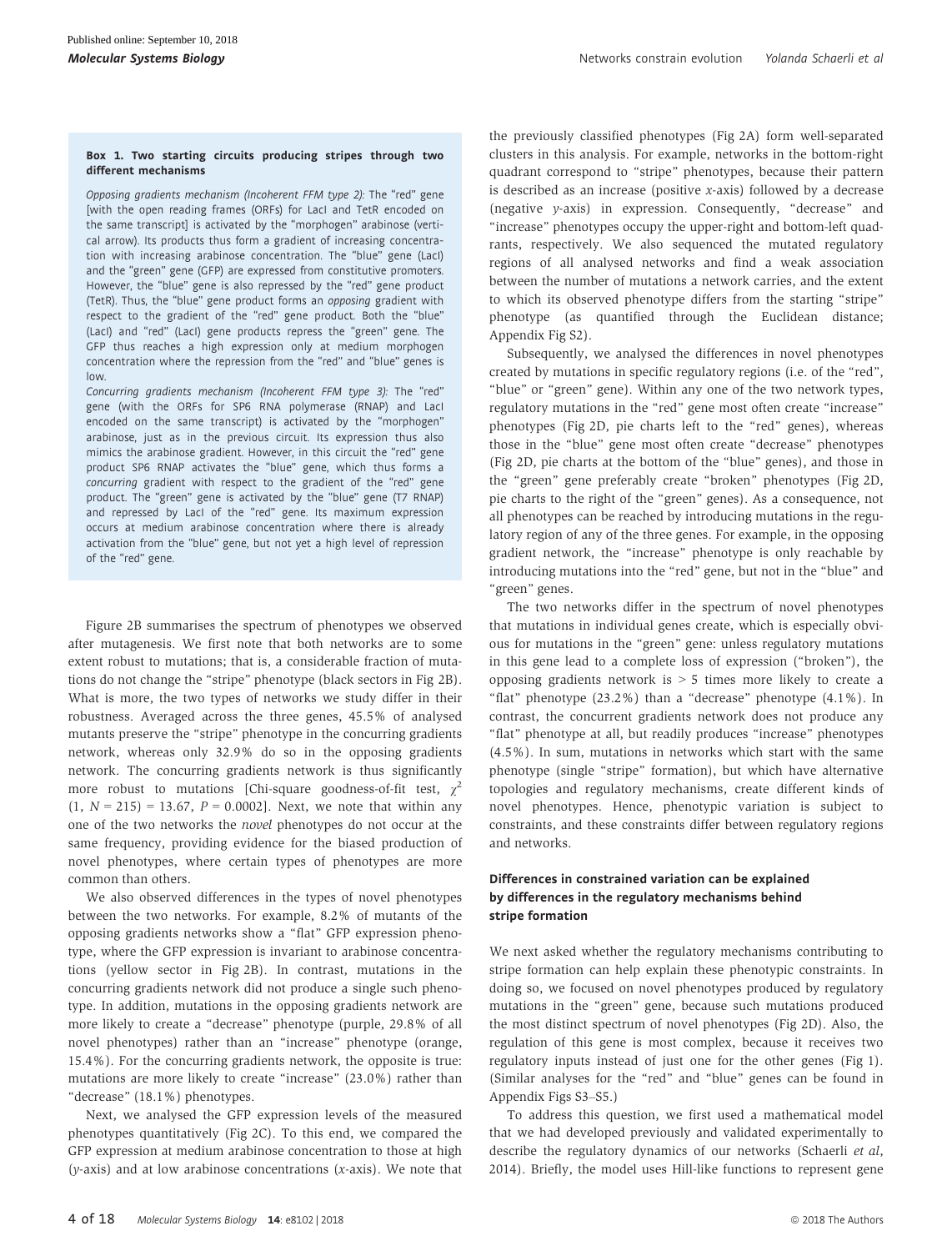

#### Figure 2. Different networks create different spectra of novel phenotypes after mutation.

- A Phenotype categories used in this study. See Materials and Methods for exact definitions. [ara], arabinose concentration. The colours of the axes are used throughout the paper to colour-code the phenotypes.
- B Experimentally observed phenotype distributions when mutating one regulatory region at a time for the opposing (left) and concurring (right) gradients networks. The pie charts summarise the spectrum of all mutant phenotypes observed in a network. The data are based on 234 and 215 mutants of the opposing and concurring gradients networks, respectively.
- C The GFP expression level (fluorescence normalised by the absorbance) of each individual mutant at medium arabinose concentration is compared to the GFP expression levels at low (x-axis) and high arabinose (y-axis) concentrations. The numbers written close to each phenotype group are the average mutation rates for that group. We omitted the "broken" phenotype from this analysis, as the networks with this phenotype do not show any significant GFP expression.
- D Experimentally observed phenotype distributions as displayed in (B and C), grouped according to the mutated gene.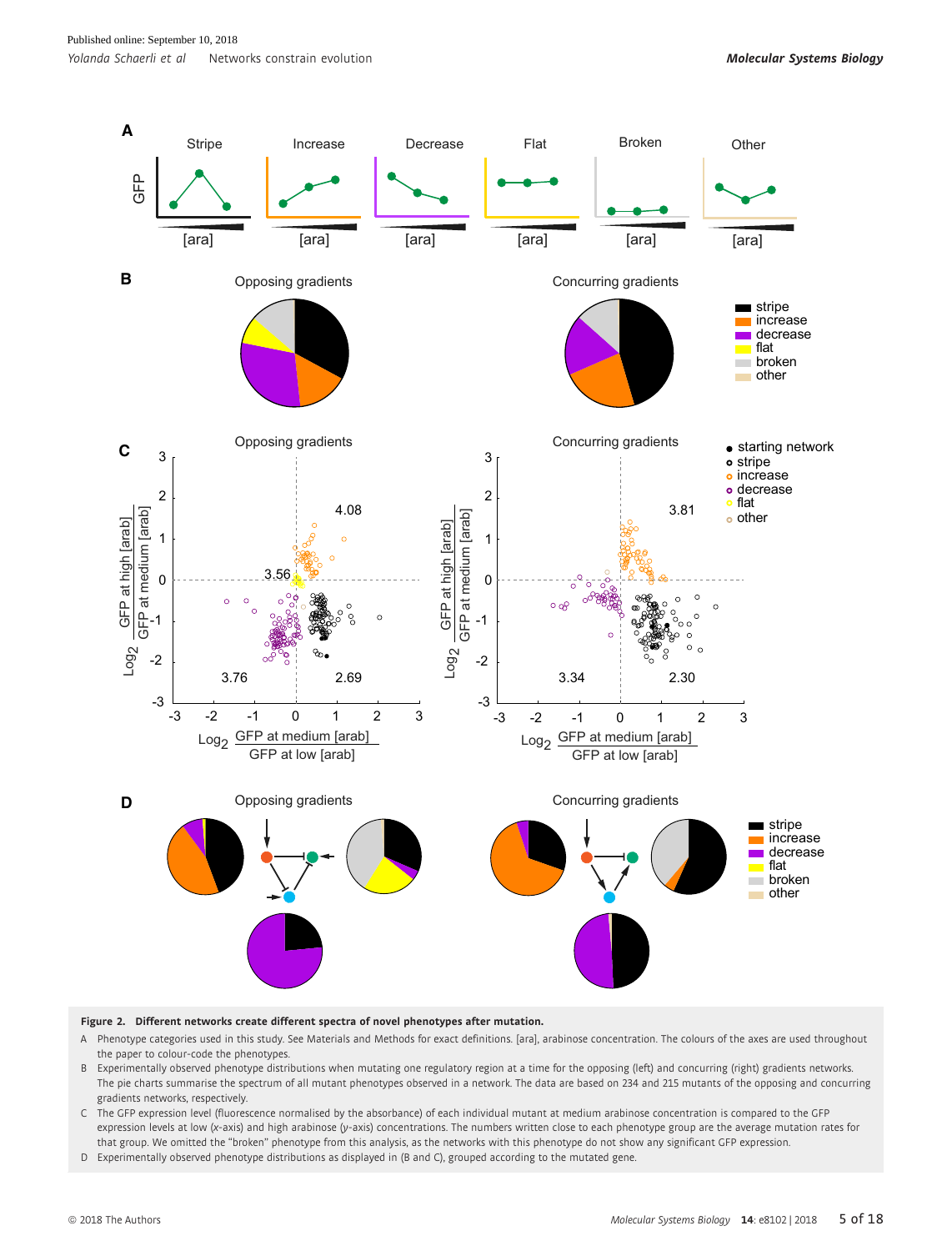regulation changes based on equilibrium binding of transcription factors to their DNA binding sites (Bintu et al, 2005; see Table 1, and Appendix Model Description and Appendix Tables S1 and S2 for details). The unmutated ("wild-type") model for each circuit used parameter values determined in our previous study (Schaerli et al, 2014). Into these models, we now introduced quantitative changes in the parameters relating to the promoter activity (binding constants of activators and transcription rates) and to the operator activity (binding constants of repressors), in order to predict phenotypes that are accessible by mutations (see Materials and Methods for details). We represent the unmutated network as a point in parameter space, and study regions near this point that are accessible by mutations, and the novel phenotypes they contain (Dichtel-Danjoy & Felix, 2004). For each parameter we varied, we chose to examine a uniform distribution in a range between zero and 110% of the starting/wild-type parameter values, because available mutagenesis data for the components used in the "green" genes of our synthetic circuits (Niland et al, 1996; Imburgio et al, 2000; Shin et al, 2000) suggest that most mutations decrease a parameter value rather than increasing it.

We visualise the results in phenotype diagrams (Fig 3A and Appendix Fig S2), which are projections of the higher-dimensional parameter space onto two dimensions (Jimenez et al, 2015). These diagrams are built as pixelated images in which for each

Table <sup>1</sup>. Model (Schaerli et al, <sup>2014</sup>) and biological meaning of parameters for the "green" genes of the opposing and concurring gradients networks, respectively.

| <b>Definition</b>                                                                                     | <b>Name</b>       | <b>Parameter relates to</b>                               |
|-------------------------------------------------------------------------------------------------------|-------------------|-----------------------------------------------------------|
| Opposing gradients                                                                                    | a                 | Basal transcription rates<br>from the free promoter       |
| $GFP = \frac{a+b(c \text{ Lac})^n}{1+(c \text{ Lac})^n}$                                              | h                 | Transcription rate when<br>Lacl is bound                  |
|                                                                                                       | $\mathcal{C}_{0}$ | Binding constant of Lacl                                  |
|                                                                                                       | n                 | Hill coefficient<br>(multimerisation or<br>cooperativity) |
| Concurring gradients                                                                                  | a                 | Basal transcription rate in<br>absence of T7 RNAP         |
|                                                                                                       | h                 | Transcription rate when<br>T7 RNAP is bound               |
|                                                                                                       | C                 | Binding constant of<br><b>T7 RNAP</b>                     |
|                                                                                                       | d                 | Binding constant of Lacl                                  |
| $GFP = \frac{a+b(cT\tau)^n + ef(cT\tau)^n(dLact)^m}{1+(cT\tau)^n + (dLact)^m + f(cT\tau)^n(dLact)^m}$ | e                 | Transcription rate when<br>T7 RNAP + Lacl are bound       |
|                                                                                                       | f                 | Cooperativity/competition<br>constant of T7 RNAP/Lacl     |
|                                                                                                       | n                 | Hill coefficient<br>(multimerisation or<br>cooperativity) |
|                                                                                                       | m                 | Hill coefficient<br>(multimerisation or<br>cooperativity) |

The complete model for both networks can be found in the Appendix Tables S1 and S2.

combination of parameter values (for each "pixel") the model predicts the resulting phenotype and assigns the corresponding colour (see legend, Fig 3A). In these diagrams, a parameter value of 100% corresponds to the wild-type value and other values in this region are expressed as a percentage of the wild-type. For example, the black region in Fig 3 corresponds to mutant parameter combinations that maintain the "stripe" phenotype. Its area is therefore a measure for a network's robustness to parameter changes. Overall, these diagrams provide information on which parameters must be mutated, and by how much, in order to access a given phenotype.

For each of the novel phenotypes observed experimentally when mutating the regulatory region of the "green" gene (Fig 2B), some "mutated" model parameter values exist that reproduce the phenotype (Fig 3A). The phenotype diagrams of the two networks (Fig 3A) are visually very distinct, indicating that the two networks differ in their potential to access specific phenotypes. Specifically, for the opposing gradients network we find regions corresponding to the "broken" (grey), "decrease" (purple), "flat" (yellow) and "other" (beige) phenotypes, whereas for the concurring gradients network we find regions for the "broken" and "increase" (orange) phenotypes—corresponding to the phenotypes observed experimentally when mutating the "green" gene (Fig 2D). Especially instructive are mutants with strongly decreased repressor binding (i.e. reduced operator activity, arrows in Fig 3A). Such mutants produce a "flat" phenotype (yellow region) in the opposing gradient network, but an "increase" phenotype (orange region) in the concurring gradient network (Fig 3A). In other words, even though both networks contain the same operator (LacO) in the "green" gene, the model predicts that identical operator mutations can lead to different novel phenotypes. Figure 3B illustrates how this is possible: if an operator mutation removes the incoming negative interaction of the "green" gene in the opposing gradient network, the constitutive promoter becomes the sole driver of "green" gene expression. Consequently, GFP expression becomes independent of arabinose concentrations, which results in a "flat" phenotype. In contrast, after removing the repression of the "green" gene in the concurring gradient network, the "green" gene is still regulated by the activating "blue" gene (T7 RNAP) in an arabinose-dependent manner. Hence, in this mutant circuit, GFP expression increases with increasing arabinose concentrations. In sum, different biases in the production of novel phenotypes can be explained by differences in regulatory mechanisms.

#### Sequence analysis confirms phenotype diagram predictions of constrained phenotypic variation

We next validated the predictions made by our phenotype diagrams with DNA sequence analysis. To this end, we analysed the sequences of the regulatory regions of the "green" genes we had mutagenised. Because many mutagenised circuits have multiple regulatory mutations, we first categorised circuits according to the number of mutations that they contained, and studied the frequency of observed phenotypes in each category (Fig 4A, large diagrams: all mutations). We followed the same procedure for the subsets of circuits that have mutations only in the promoter sequence or only in the operator sequence (Fig 4A, smaller diagrams). This categorisation reveals that mutations in the operator can produce a "flat" phenotype in the opposing gradient network, but an "increase"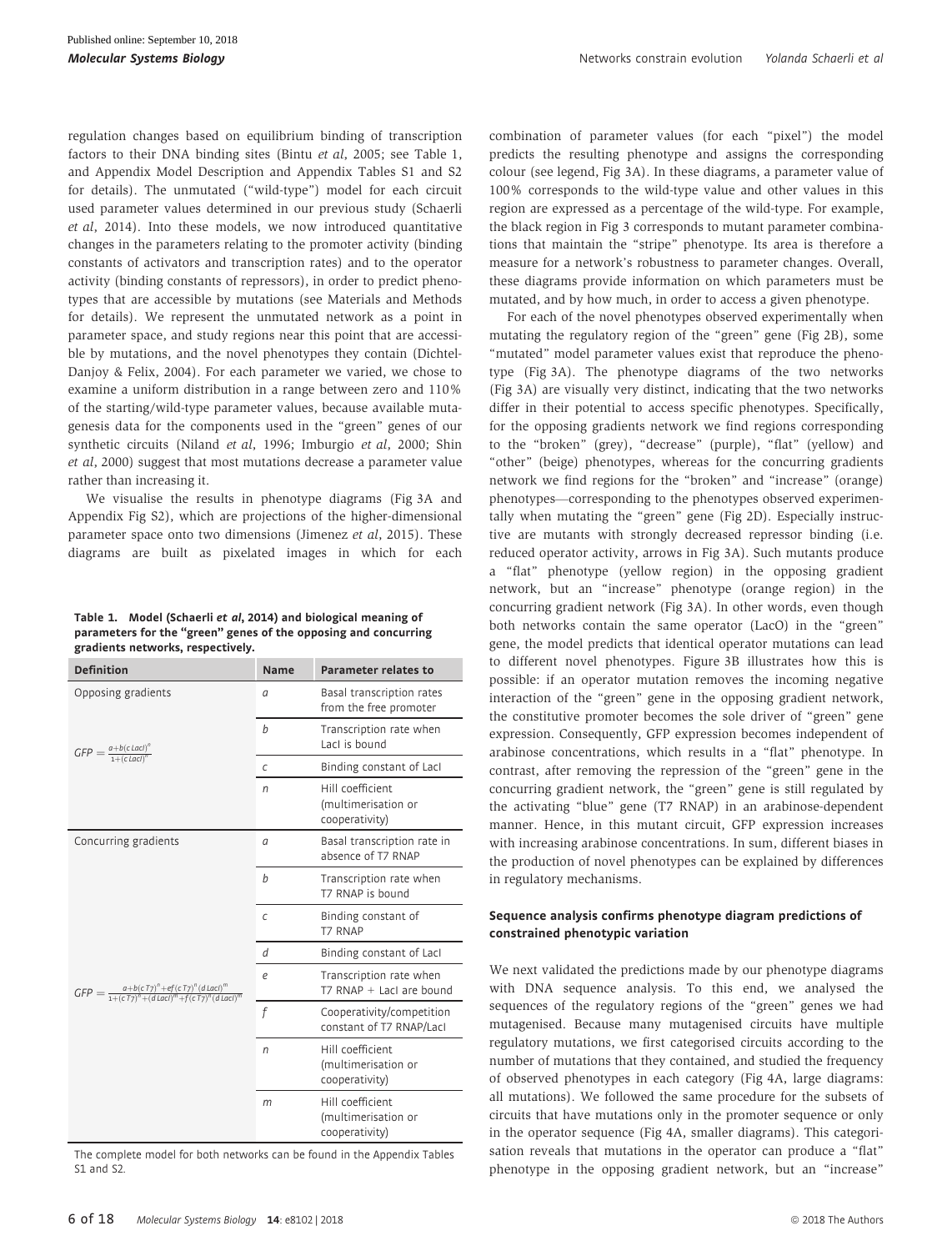

Figure 3. The same parameter change leads to different phenotypes in the two network types.

- A Phenotype diagrams for parameters that describe the activity of the "green" gene. Horizontal and vertical axes indicate promoter and operator activities of the "green" gene relative to the wild-type value (WT, 100%). All parameters affecting the promoter or operator were varied jointly and to the same extent. Colours indicate phenotypes predicted by the model over the whole range of promoter and operator activity values. White squares indicate the parameter combination of the unmutated circuit, which produces the "stripe" phenotype, and white lines are visual guides that project these values onto the two parameter axes. Arrows point to the phenotype observed when operator activity decreases to a value near zero per cent.
- B Schematic drawing of how a strong reduction in operator activity of the "green" gene affects gene expression patterns differently in the two types of networks. Insets: topologies of the networks, with dashed lines indicating interactions affected by mutations in the operator.

phenotype in the concurring gradient network (Fig 4A, smaller diagrams), thus validating model predictions (Fig 3). In addition, the model predicts that mutations in the operator of the opposing gradient network are able to produce a "decrease" phenotype (Fig 3A). Even though we did not find a circuit with a "decrease" phenotype that has only operator mutations, all circuits with this phenotype carry at least one mutation in the operator (and additional mutations in the promoter, Dataset EV1).

Subsequently, we analysed the locations of mutations in networks with a given phenotype in greater detail (Fig 4B for mutations in the "green" gene, Appendix Fig S5 for mutations in the other genes). Many networks carry mutations in both the promoter and the operator. Nevertheless, for the "flat" phenotype of the concurring gradients network, operator mutations are significantly enriched [Chi-square goodness-of-fit test,  $\chi^2$  (1,  $N = 59$ ) = 7.64,  $P = 0.006$ ], as predicted by the model (Fig 3). For the "decrease" phenotype in the opposing gradients network and the "increase" phenotype in the concurring gradients network, our dataset is too small to detect the predicted enrichment of operator mutations.

Especially informative are those mutants with a novel phenotype that carry only a single point mutation (red arrows in Fig 4B). Among them are two different mutants of the opposing gradient network with a "flat" phenotype. The mutations in them affect the two central nucleotides of the Lac operator, which are known to be critical for operator function (Lehming et al, 1987; Zhang & Gottlieb, 1995; Falcon & Matthews, 2000; Kalodimos et al, 2001). Mutations in these positions reduce the operator's binding affinity for the LacI repressor dramatically (Lehming et al, 1987), and the observed "flat" phenotype for these mutants supports our phenotype diagram predictions.

#### Regulatory mechanisms influence the phenotype distributions more than the actual parameters of the network

So far, we demonstrated that each of the two analysed networks yields a biased spectrum of novel phenotypes after introducing mutations, and that two networks with different regulatory mechanisms yield different spectra of novel phenotypes. However, these spectra may not be influenced only by a network's regulatory mechanisms. They may also differ among networks with the same topology and the same regulatory mechanism, but with quantitative differences in the biochemical parameters that determine a networks gene expression pattern. To find out whether this is the case, we performed the following experiments: we took two mutant stripe-forming networks of the concurring gradient mechanism with mutations in all three genes (mutants A and B) and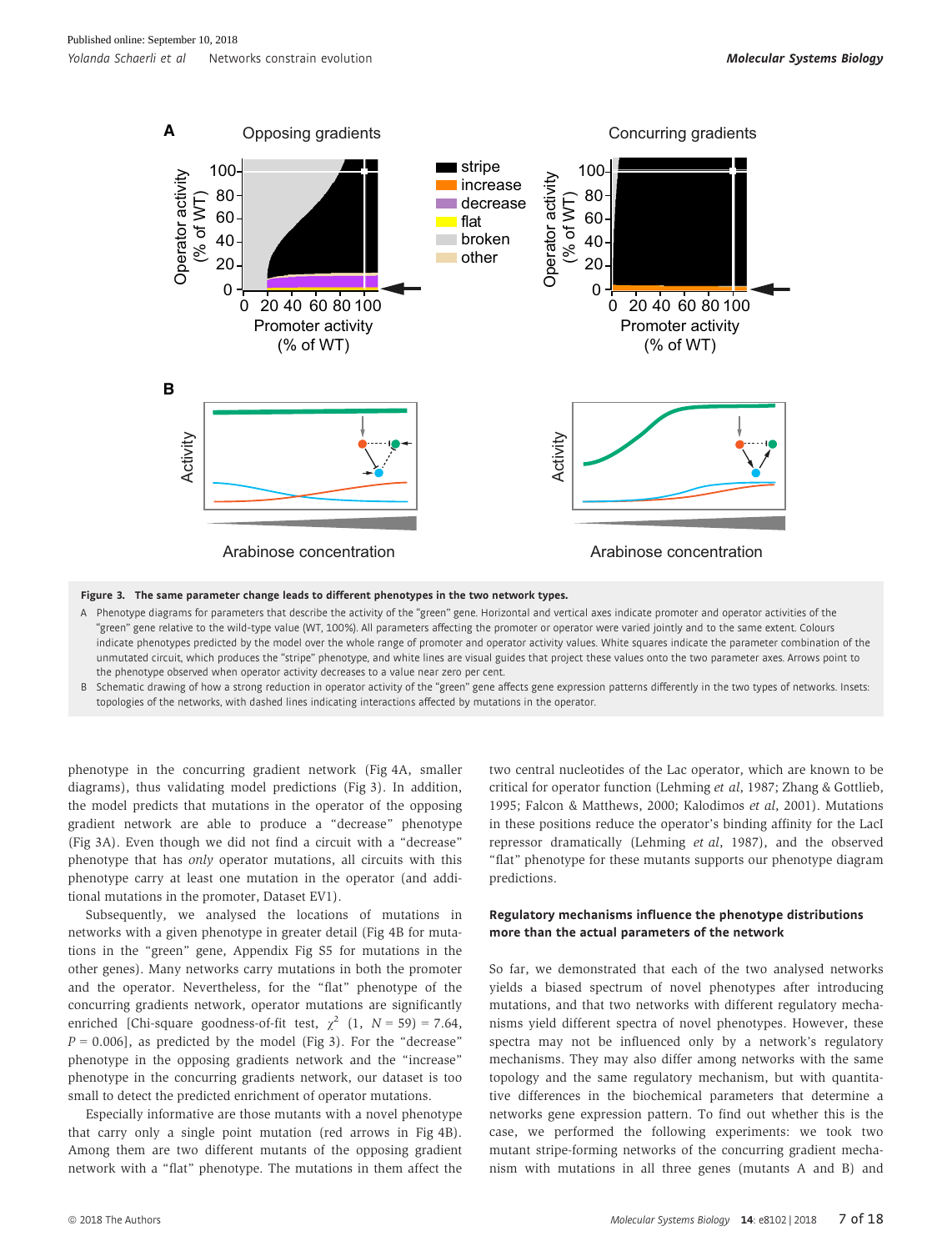introduced further mutations into their "green" regulatory regions. Figure 5A shows the resulting phenotype distributions and compares them to the initial ("wild-type", WT) network. As in the WT network, we observe "stripe", "broken" and "increase" phenotypes in the mutants. However, the figure also shows that the proportions of these phenotypes differ among the networks. In addition, 3% (mutant A) and 1.3% (mutant B) of the two concurring gradient network variants displayed a "decrease" phenotype. This suggests that by making "neutral" or "silent" genetic changes in a regulatory network that do not affect its ("stripe") phenotype, new phenotypes can become accessible through further mutations (Schuster et al, 1994; Dichtel-Danjoy & Felix, 2004; Wagner, 2011). Nevertheless, the phenotype distributions observed for the three networks with the concurring gradients mechanism are more similar to each other than to the one of the opposing gradients network (Fig 5B). For example, we did not observe any "flat" phenotype—a phenotype very frequently produced by mutations in the opposing gradients network. In sum, based on these experiments, the evolution of new phenotypes in our study networks is more constrained by the regulatory mechanism itself than by the actual network parameters.

#### Phenotype distributions can be explained by the model

Encouraged by the agreement between phenotype diagrams and mutational data, we also aimed to see whether a model of mutational effects can correctly fit the frequencies instead of just the kinds of phenotypes caused by mutations. To find out, we simulated the effects of mutations by changing specific parameters of the model. If a mutation affected a gene's promoter (or operator), we changed all the parameters determining promoter (or operator) activity. Some parameters were changed to the same extent (i.e. we set the parameters to the same percentage of their wild-type parameter value), because a mutation is likely to affect these specific parameters in a similar way (Appendix Table S3). We drew the changed parameters from a uniform distribution, and for each parameter, we aimed to identify upper and lower bounds for this distribution that give the best possible agreement between the



Figure 4. Sequence analysis of the regulatory regions.

- A Distribution of observed phenotypes of mutant circuits with mutations in the regulatory region of the "green" gene. Phenotypes are colour-coded (legend). Smaller graphs to the right indicate the subset of networks that have mutations only in the promoter or only in the operator. The data are based on 73 and 67 mutants of the opposing and concurring gradients networks, respectively.
- B Wild-type sequences of regulatory regions (top of each panel, important elements labelled and coloured) together with the number of mutations at each site of a regulatory region that produce phenotypes of a given kind (bar-charts below sequence, phenotypes labelled and colour-coded). The height of each bar corresponds to the number of mutant networks with a mutation at a given position, where these mutations produced the indicated phenotype. Only phenotypes produced by at least three mutant circuits are shown. Red arrows indicate genotypes that can produce a novel phenotype with a single mutation at the indicated position.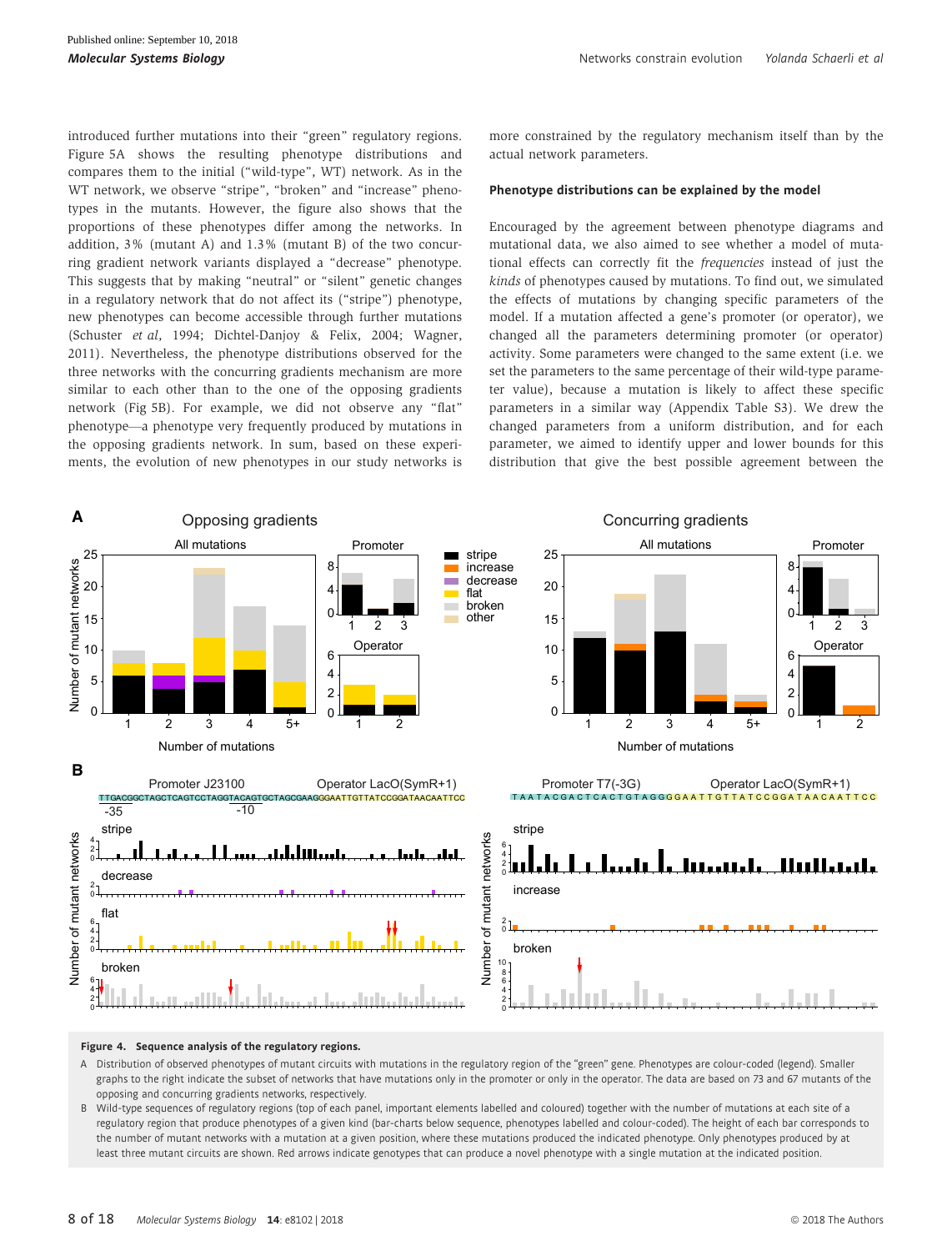

Figure 5. Phenotypes are more constrained by the regulatory mechanism itself than by the actual network parameters.

A Mutations were introduced into the "green" genes of three concurring gradients networks with different biochemical parameters. The pie charts display the observed phenotype distributions. The data are based on 68 (WT, Fig 2D), 67 (mutant A) and 77 (mutant B) variants.

B For comparison, we show again the phenotype distribution of the "green" gene of the opposing gradients network (Fig 2D).

experimental and model data (Appendix Table S3). Guided by the phenotype diagrams, we were indeed able to identify such bounds, which enabled our model to reproduce experimental phenotype distributions for all three genes well (Table 2), and in particular for the "blue" and "green" genes where Chi-square tests indicate no significant difference  $(P > 0.05)$  between the experimental and model phenotype distributions.

For 20 out of 25 parameters, the lower and upper bounds of the identified intervals were equal or below the WT parameter value (=100%), consistent with the notion that most random mutations will disrupt molecular interactions and thus decrease the corresponding parameter's value, which is also in agreement with available mutagenesis data of the components used in our synthetic circuits (Niland et al, 1996; Imburgio et al, 2000; Shin et al, 2000). One exception were the parameter values describing the basal transcription promoter activity ("leakiness") of the (pBAD) promoter in the "red" genes of both networks (opposing gradients:  $a_T$ ,  $a_L$ , concurring gradients:  $a_L$ ,  $a_S$ ). These values have upper bounds higher than 100% of the unmutated (WT) value (Appendix Table S3), which is consistent with the DNA looping mechanism of the pBAD promoter (Lobell & Schleif, 1990; see Appendix Discussion of Lower and Upper Bounds of the Parameter Intervals for details). Another exception was the basal transcription promoter activity ("leakiness") of the SP6 promoter in the concurring gradient network  $(a_T)$ . It also has an upper bound higher than 100% of the unmutated (WT) value (Appendix Table S3). This was unexpected and led us to discover a context-dependent effect in the plasmid we used to express the synthetic circuits (see Appendix Discussion of Lower and Upper Bounds of the Parameter Intervals for details). In sum, we were able to reproduce the experimental phenotype distributions with our model by identifying ranges in which "mutated" parameters fall. Moreover, these ranges are in agreement with known mutational effects.

The most significant difference between the phenotype distributions of the experiments and the model is the fraction of networks displaying phenotypes in the "other" category, which is consistently higher in the model predictions than in our experimental data. This can be explained by the fact that we excluded any network from further analysis that displayed phenotypes falling into different categories in at least one of three replicate phenotype measurements (see Materials and Methods for details). This was often the case for the "other" phenotype, because it is situated in a narrow range of the phenotype diagram between two other phenotype categories. For example, networks show this phenotype if they have lower expression levels at low and high arabinose concentrations than at medium arabinose concentration, but neither satisfy our (stringent) definition of a "stripe", nor that of any of the other phenotype definitions (see, e.g., in Fig 3A for opposing gradient network). Small

|          | <b>Opposing gradients</b> |      |             |      |      |       | <b>Concurring gradients</b> |      |      |             |      |       |  |
|----------|---------------------------|------|-------------|------|------|-------|-----------------------------|------|------|-------------|------|-------|--|
|          | Red                       |      | <b>Blue</b> |      |      | Green |                             | Red  |      | <b>Blue</b> |      | Green |  |
|          | e                         | m    | e           | m    | e    | m     | e                           | m    | e    | m           | e    | m     |  |
| Stripe   | 44.3                      | 48.1 | 23.5        | 27.4 | 31.5 | 27.6  | 30.4                        | 14.8 | 49.3 | 45.3        | 56.7 | 54.1  |  |
| Increase | 45.6                      | 24.1 | 0.0         | 0.0  | 0.0  | 0.0   | 64.6                        | 75.9 | 0.0  | 0.0         | 4.5  | 1.8   |  |
| Decrease | 8.9                       | 11.5 | 76.5        | 67.5 | 4.1  | 7.2   | 5.1                         | 2.6  | 49.3 | 42.9        | 0.0  | 0.0   |  |
| Flat     | 1.3                       | 7.5  | 0.0         | 0.0  | 23.3 | 14.8  | 0.0                         | 1.7  | 0.0  | 0.0         | 0.0  | 0.0   |  |
| Broken   | 0.0                       | 0.0  | 0.0         | 0.0  | 39.7 | 44.0  | 0.0                         | 0.0  | 0.0  | 1.1         | 38.8 | 43.7  |  |
| Other    | 0.0                       | 8.8  | 0.0         | 5.1  | 1.4  | 6.5   | 0.0                         | 5.1  | 1.4  | 10.7        | 0.0  | 0.4   |  |

Table 2. Experimentally observed phenotype distributions for the "red", "blue" and "green" genes can be reproduced by the model.

e, Experimentally observed phenotype distributions (in %) when mutating one regulatory region at the time (Fig 2D). m, Phenotype distributions produced by the model when mutating one regulatory region at a time.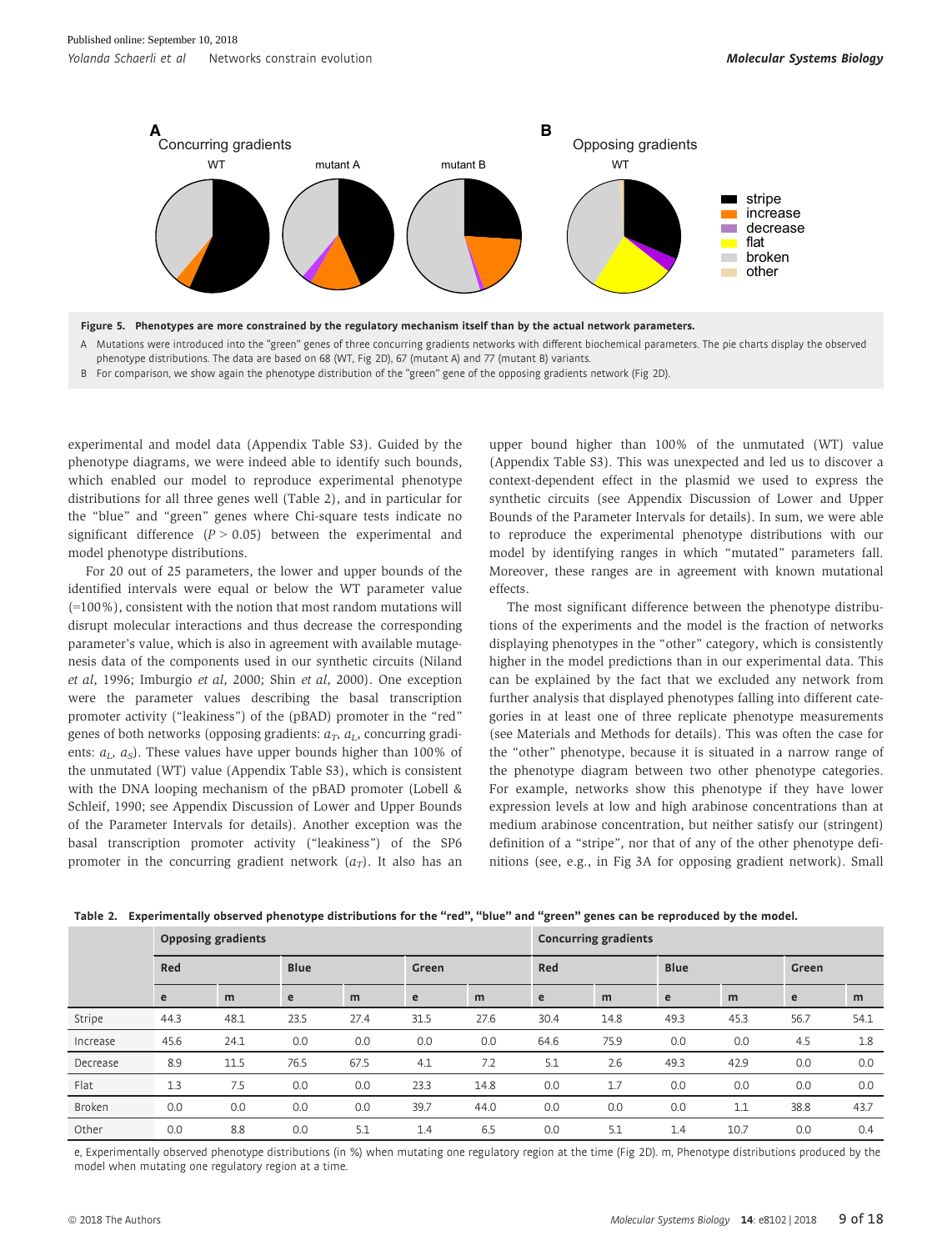amounts of variation in replicate phenotype measurements can therefore lead to different phenotype classifications between replicates (and subsequent exclusion of a network from further analysis) in our experiments, but not in the model, which does not incorporate this source of variation.

#### Non-additive interactions of mutations in multiple regulatory regions are explained by the regulatory mechanisms of the networks

Because mutations rarely occur in isolation in a single gene, we next asked whether mutations in different regulatory regions independently affect gene expression phenotypes. To this end, we pooled networks with mutations in single regulatory regions to obtain networks with mutations in the regulatory regions of two or three genes. We then measured the gene expression phenotypes of these multiple-gene mutants (Dataset EV2) and sequenced their regulatory regions (Dataset EV1). Figure 6B shows the resulting distribution of phenotypes. Similar to the one-gene mutants (Fig 2B, repeated in Fig 6A), some phenotypes occur more frequently than others, and the opposing and concurring gradient networks produce any one phenotype at different frequencies.

Regardless of the regulatory mechanism, the frequencies of novel phenotypes differed significantly between networks with mutations in multiple versus single genes (Fig 6A and B; opposing: [Chisquare,  $\chi^2$  (4,  $N = 36$ ) = 41.7,  $p < 0.0001$ ]; concurring: [Chi-square,  $\chi^2$  (4, N = 41) = 167.0, p < 0.0001]). For example, both networks produce the "flat" phenotype in response to multiple mutations, but the concurring gradient networks did not produce this phenotype in response to single-gene mutations (compare yellow sectors in Fig 6A and B).

Because the phenotypes we observed in the multiple-gene mutants are not just additive superpositions or "sums" of phenotypes observed when the mutations occur separately, the mutations in the different genes must interact non-additively (epistatically) to produce novel phenotypes, such that a mutation's phenotypic effect depends on the genetic background in which it occurs (Lehner, 2011; Mackay, 2014).

In Appendix Fig S6, we show an experimental example of how mutations in the "green" and "blue" genes can interact to produce a "flat" phenotype in the opposing gradient network: the network with the mutated "green" gene maintains the "stripe" phenotype (Appendix Fig S6A), and the network with the mutated "blue" gene leads to a "decrease" phenotype (Appendix Fig S6B). When these two mutations are combined, the resulting phenotype is "flat" (Appendix Fig S6C). Importantly, this new phenotype cannot just be explained as an additive superposition of the two individual phenotypes.

To understand the phenotype distributions of the multiple-gene mutants, and in particular the non-additive interactions, we turned again to our model. Analogous to the experiments, we now changed parameters of multiple genes simultaneously, within the exact same ranges as used to model single-gene mutants (Appendix Table S3). The resulting phenotype distributions (Fig 6C, Appendix Table S5) predict the experimentally observed distributions (Fig 6B) very well, with a Chi-square test indicating no significant difference between experiment and prediction (opposing: [Chi-square,  $\chi^2$  (5,  $N = 36$  = 6.962,  $P = 0.2235$ ; concurring: [Chi-square,  $\chi^2$  (5,  $N = 41$ ) = 5.552,  $P = 0.3522$ ]). This implies that both constrained variation and non-additive interactions of mutational effects are a direct consequence of how individual network genes interact with each other.

### **Discussion**

Mutations in regulatory regions of GRNs play a crucial role in evolutionary adaptation and innovation (Prud'homme et al, 2007; Wray, 2007; Payne & Wagner, 2014). Here, we first introduced random mutations in the regulatory regions of two synthetic stripe-forming GRNs (Fig 1) and analysed the resulting distributions of novel gene expression phenotypes (Fig 2). Both networks produced a nonuniform distribution of novel phenotypes and are thus inconsistent with a naïve expectation (null model) that each non-stripe phenotype is produced at the same frequency. More interestingly, the different networks displayed different phenotypic variation and consequently different constraints in the production of novel phenotypes. The identity of the mutated regulatory region and non-additive interactions among mutations in multiple regions also influenced these constraints.

A mathematical model describing the regulatory mechanisms of the two networks allowed us to understand the differences between accessible novel phenotypes for the two networks (Figs 2 and 3). The model predictions are also supported by DNA sequencing data (Fig 4). We thus provide for the first time empirical evidence that GRNs with different regulatory mechanisms can cause different constrained variation, as was recently proposed (Jimenez et al, 2015). We also provide experimental evidence that the mechanism by which a network produces a stripe constrains the origin of novel expression phenotypes more than quantitative parameters driving gene expression dynamics (Fig 5).

Comparisons of GRNs in related species indicate that they indeed solve the problem of producing a specific adaptive phenotype in many different ways, and that these solutions diverge substantially on evolutionary time scales, even when the ultimate phenotype stays qualitatively the same (Savageau, 1983; Weiss & Fullerton, 2000; True & Haag, 2001; Dalal & Johnson, 2017; Johnson, 2017). Examples include the GRN that regulates mating in yeast: even though both Saccharomyces cerevisiae and Candida albicans produce two mating types (a-cells and  $\alpha$ -cells), the circuit responsible for determining these mating types has changed substantially during evolution (Tsong et al, 2006; Sorrells et al, 2015). Why a specific GRN and not one of its alternatives evolves remains an open and important question (Carroll, 2008). In an attempt to understand the pertinent principles of GRN evolution, Savageau formulated its "demand rule" (Savageau, 1977). He observed that activators and repressors can achieve the same regulatory goals, but that frequently expressed genes tend to be regulated by activators (positive mode of regulation), whereas rarely expressed genes tend to be regulated by repressors (negative mode). These differences can be explained by the fact that negative and positive regulatory modes can lead to different phenotypes and to different deleterious consequences upon mutation that favour one or the other mode of regulation (Savageau, 1977, 1983, 1998a,b). While Savageau's work focuses on maintaining the initial regulation, our observations show that seemingly equivalent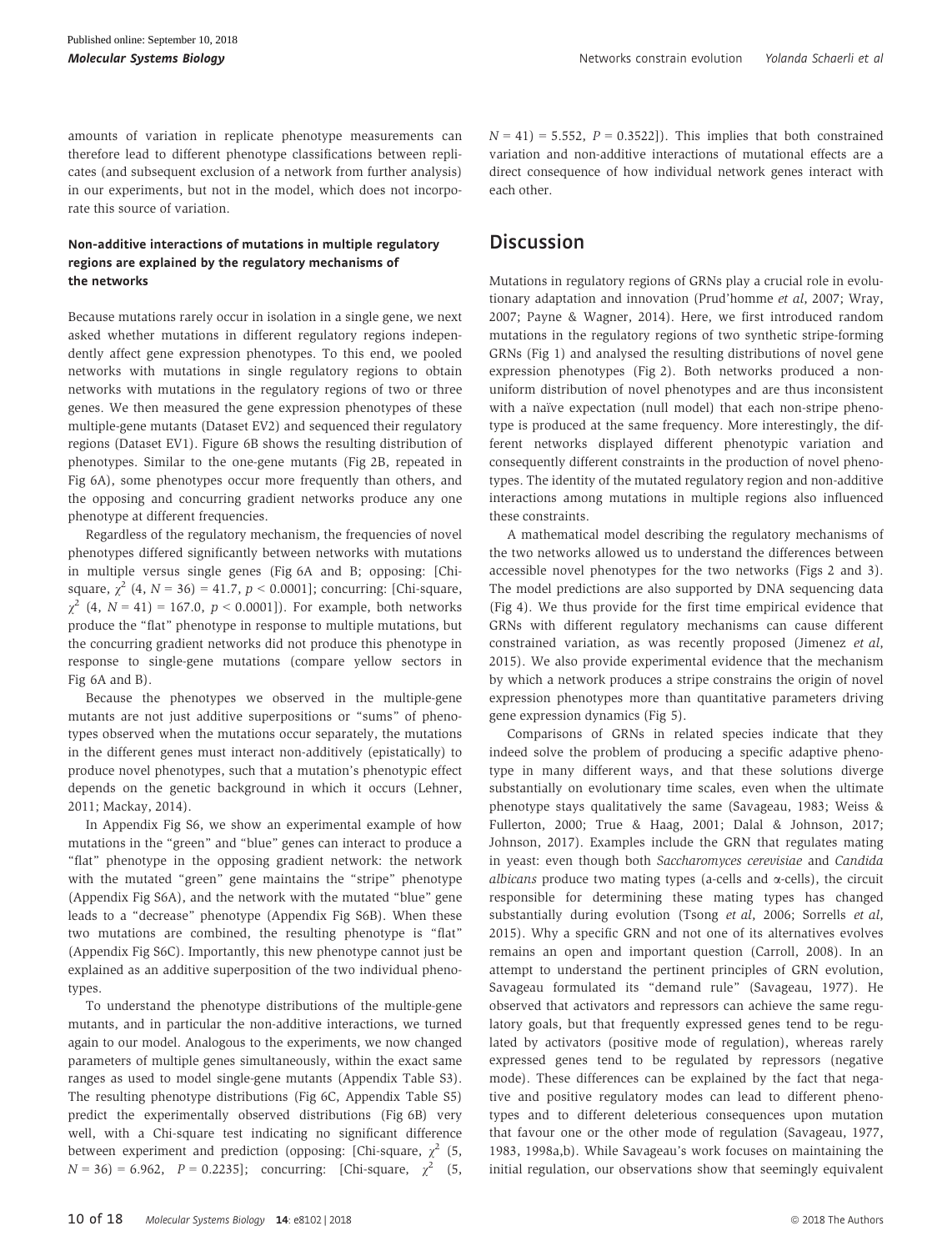

A Experimentally observed phenotype distributions when mutating one regulatory region at a time for the opposing (top) and concurring (bottom) gradients networks.

- Data redisplayed from Fig 2B to facilitate comparison with Fig 6B. B Experimentally observed phenotypes of networks with at least two mutated regulatory regions. The data are based on 36 and 41 mutant networks for the opposing (top) and concurring (bottom) gradients mechanisms, respectively.
- C Phenotype distributions produced by the model when simultaneously mutating multiple regulatory regions.

solutions to solve a biological problem also differ in the qualitatively novel phenotypes (which might be adaptive) that they can access through mutation.

While evolutionary constraints are an important concept in evolutionary theory (Smith et al, 1985; Arnold, 1992), few experimental studies have aimed to detect or quantify them (Teotonio & Rose, 2000; Beldade et al, 2002; Frankino et al, 2005; Allen et al, 2008; de Vos et al, 2013, 2015; Bolstad et al, 2015; Lagator et al, 2016, 2017a; Zalts & Yanai, 2017). These studies emphasise the importance of natural selection in determining the outcome of adaptive evolution (Beldade et al, 2002; Frankino et al, 2005), but they also show that evolution of development can be biased by the constrained production of phenotypes (Kiontke et al, 2007; Allen et al, 2008; Bolstad et al, 2015). Laboratory selection experiments have proven to be a powerful tool for detecting evolutionary constraints (Kiontke et al, 2007; Allen et al, 2008; Bolstad et al, 2015), for example in the colour pattern of butterfly wing spots (Allen et al, 2008). However, they have been less successful in disentangling their genetic and developmental causes (Arnold, 1992; Wagner, 2011). This is not surprising, because studying the evolution of developmental GRNs in a multicellular organism is extremely difficult: GRNs are complex, highly interconnected, often incompletely understood, and their genes may be highly pleiotropic, serving multiple functions outside any one GRN (Stearns, 2010). In addition, essential molecular tools for manipulating GRNs are often unavailable, especially in non-model organisms.

Experimental studies on proteins (Miller et al, 2006; Harms & Thornton, 2013) and cis-regulatory elements (de Vos et al, 2013, 2015; Lagator et al, 2016, 2017a) with simple phenotypes have demonstrated how structure–function relationships of macromolecules can constrain evolution. Here, we extended this approach to nonlinear GRNs by studying synthetic circuits in E. coli (Fig 1). We performed experiments with easily modifiable, well-characterised synthetic circuits that are not essential for the survival of their host organism. However, the chosen phenotype—stripe formation in a chemical gradient—is crucial for embryonic development of many organisms and body structures (Stanojevic et al, 1991; Wolpert, 1996; Lander, 2007; Rogers & Schier, 2011; Sagner & Briscoe, 2017). For example, an opposing gradients network is part of the gap network responsible for axial patterning in the Drosophila embryo (Jaeger, 2011). And while a lawn of E. coli cells carrying a synthetic GRN does not capture the complexity of a developing animal, this reduced complexity also allowed us to study the potential of GRNs to bias phenotype production without confounding effects. In addition, while metazoans development relies on complex gene regulatory networks, many of the underlying network motifs (Alon, 2007) are similar or identical to those studied here. Minimal network motifs embedded in larger networks are necessary and sufficient for many network functions, but adding extra connections often adds control, precision and robustness, and may impose its own evolutionary constraints. That said, our work shows that evolutionary constraints already emerge from simple network motifs.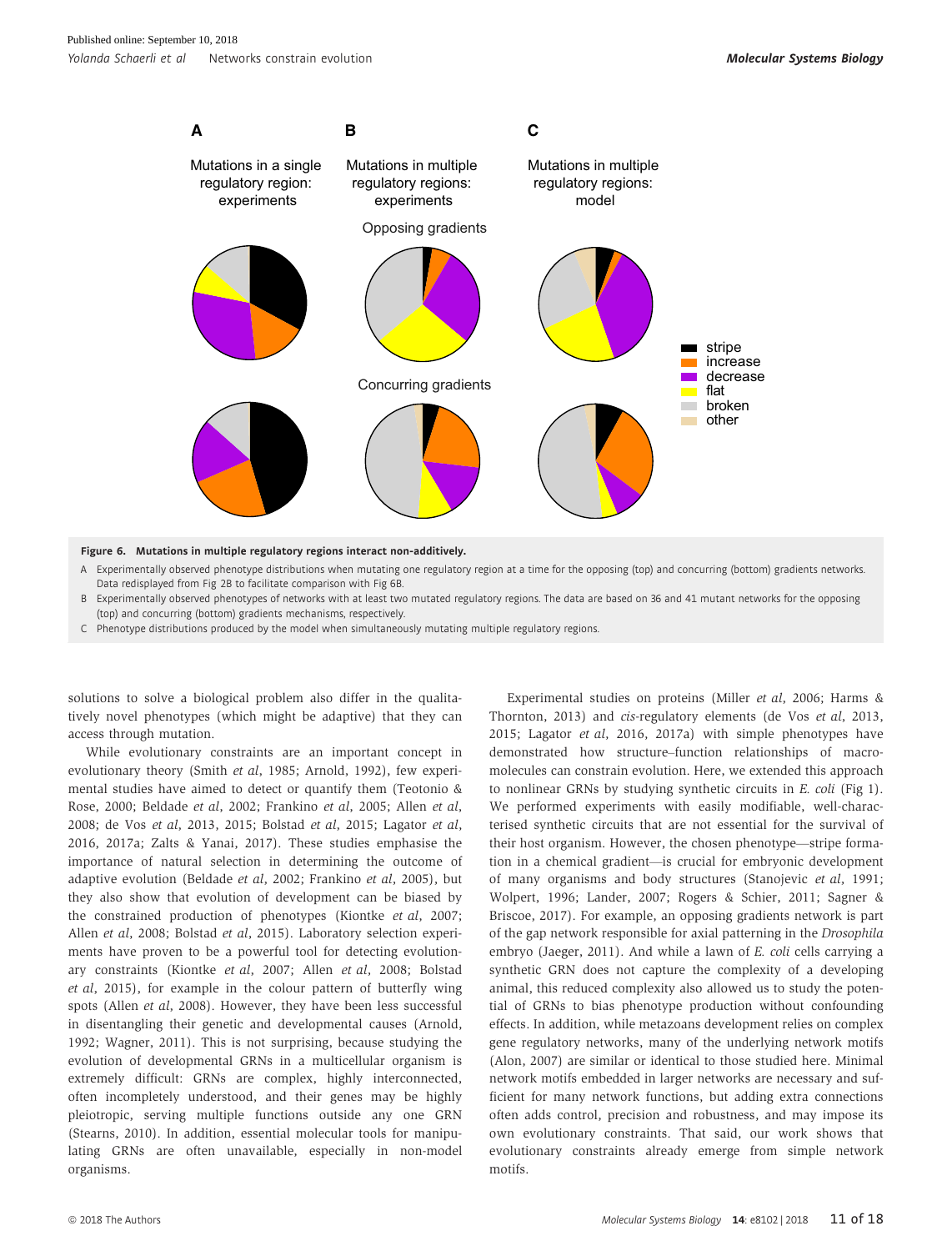Recent developmental and quantitative genetics studies demonstrated that epistatic interactions among genes are of paramount importance in determining phenotypes (Haag, 2007; Lehner, 2011; Mackay, 2014; Lagator et al, 2017a). For example, experiments in D. melanogaster have shown that the phenotypic effects of variation in single genes depend heavily on the genetic background, and they do so for phenotypes as varied as bristle shape and number, haltere and eye size, and wing morphology (reviewed in Lehner, 2011; Mackay, 2014). Nonlinear regulatory mechanisms of gene regulation such as those we study are one possible cause of epistatic interactions (Lehner, 2011). To our knowledge, our study shows for the first time that non-additive interactions in a nonlinear gene regulatory network help produce constrained phenotypic variation. These interactions enabled the origin of novel phenotypes that were not observed when we mutated a single gene (e.g. the "flat" phenotype in concurring gradients network, Appendix Fig S6). Our results suggest that these epistatic interactions can also be predicted if the corresponding GRN, its regulatory mechanism and the effect of mutations in single regulatory regions are known. This observation complements a recent study suggesting that epistatic interactions between mutations in transcription factors and DNA binding sites are determined by regulatory network structure (Lagator et al, 2017b). Ultimately, understanding the nonlinearities inherent in complex biological systems will be essential to understand how such systems constrain the production of phenotypes.

Since the  $19<sup>th</sup>$  century, Darwinian evolutionary biology has focused on natural selection and its power to shape populations and species. Natural selection, however, requires phenotypic variation, and the molecular mechanisms by which DNA mutations produce novel phenotypes have only become understood in recent years. While orthodox evolutionary theory assumed, often tacitly, that DNA mutations may produce any kind of variation (Mayr, 1963), the discovery of constrained phenotypic variation challenged this view (Smith et al, 1985; Arnold, 1992). As we show here, constrained variation in simple yet important spatial gene expression patterns can be explained by the simple fact that genes are embedded in regulatory networks. What is more, the regulatory mechanisms of these GRNs can help explain why specific gene expression patterns originate preferentially. Given the pervasive nonlinearity of gene regulatory networks (Davidson, 2006), we surmise that constraints like those we observe are inherent in biological pattern-forming systems. Future work will show whether they can also influence the trajectories of adaptive evolution.

## Materials and Methods

#### Media

Cloning experiments used Luria–Bertani medium (LB: 10 g Bactotryptone, 5 g yeast extract, 10 g NaCl per 1 l) supplemented with appropriate antibiotic (100 µg/ml ampicillin, 30 µg/ml kanamycin or 50 µg/ml spectinomycin). Experiments with the complete synthetic circuits used "Stripe Medium" [SM: LB plus 0.4% (w/v) glucose, 50  $\mu$ g/ml ampicillin, 15  $\mu$ g/ml kanamycin and 25  $\mu$ g/ml spectinomycin]. For the opposing gradients network, SM was supplemented with  $5 \mu M$  isopropyl  $\beta$ -D-1-thiogalactopyranoside (IPTG).

Restriction enzymes and T4 DNA ligase were purchased from New England BioLabs (NEB). Oligonucleotides were obtained from Microsynth and chemicals were obtained from Sigma-Aldrich. Polymerase chain reactions (PCRs) were carried out with KOD Hot Start polymerase (MERCK MILLIPORE). Plasmids were purified using the QIAprep Spin Miniprep Kit (QIAGEN).

#### Generation of libraries

Two stripe-forming synthetic circuits of our previous work (Schaerli et al, 2014) which implemented the opposing gradients mechanism (GenBank accession codes of plasmids: KM229377, KM229382, KM229387) and the concurring gradients mechanism (GenBank accession codes of plasmids: KM229378, KM229383, KM229388) were used as starting points ("wild-types", WT) of our experiments.

#### Mutating one regulatory region of a circuit at a time

Oligonucleotides covering the regulatory regions of these circuits were synthesised with weighted base mixtures (Isalan, 2006). That is, four custom-weighted phosphoramidite mixtures were prepared, with the WT base pair constituting 95% and each of the other bases constituting 1.67% of any one mixture. These mixtures were used to randomise the regulatory regions (Table 3) during oligonucleotide synthesis (Microsynth). These semi-randomised weighted single-stranded oligonucleotides (2  $\mu$ M) were annealed to a reverse

|                | Table 3. Sequences of oligonucleotides synthesised with weighted |
|----------------|------------------------------------------------------------------|
| base mixtures. |                                                                  |

| Network <sup>+</sup> gene | Weighted oligonucleotide for<br>randomisation $(5' \rightarrow 3')$                                                          |
|---------------------------|------------------------------------------------------------------------------------------------------------------------------|
| OG red                    | CGTCACACTTTGCTATGCCATAGCATTTTTATCCATAAG<br>ATTAGCGGTTCCTACCTGACGCTTTTTATCGCAACTCTCT<br>ACTGTTTCTCCATACCGAATTCATTTCACC        |
| OG blue                   | ATTGGAATTCTTTATGGCTAGCTCAGTCCTAGGTACAATG<br>CTAGCGAAGGGTCCCTATCAGTGATAGAGAGAGCTCGTT<br><b>GAGTTACCTGC</b>                    |
| OG green                  | ATTGGAATTCTTGACGGCTAGCTCAGTCCTAGGTACAGTG<br>CTAGCGAAGGGAATTGTTATCCGGATAACAATTCCGAGCT<br>CGTTGAGTTACCTGC                      |
| CG red                    | CGTCACACTTTGCTATGCCATAGCATTTTTATCCATAAGATT<br>AGCGGTTCCTACCTGACGCTTTTTATCGCAACTCTCTACTG<br><b>TTTCTCCATACCGAATTCATTTCACC</b> |
| CG blue                   | ATTGGAATTCATTTTGGTGACACTATAGAAGGGCCCAAG<br>CAGGGGCCCAAGCAGGGGCCCAAGGAGCTCGTTGAGTT<br><b>ACCTGC</b>                           |
| CG green                  | ATTGGAATTCTAATACGACTCACTGTAGGGGAATTGTTA<br>TCCGGATAACAATTCCGAGCTCGTTGAGTTACCTGC                                              |
| CG green<br>mutant A      | ATTGGAATTCTAATACGACTCACTGTAGGGGAATTGTTA<br>ACCGGATAACAATTCCGAGCTCGTTGAGTTACCTGC                                              |
| CG green<br>mutant B      | ATTGGAATTCTTAATACGACTCACTGTAGGTGAATTGTT<br>ATCCGGATAACATTCCGAGCTCGTTGAGTTACCTGC                                              |

The underlined region was randomised, and the remaining sequence was constant.

OG, opposing gradient network; CG, concurring gradient network.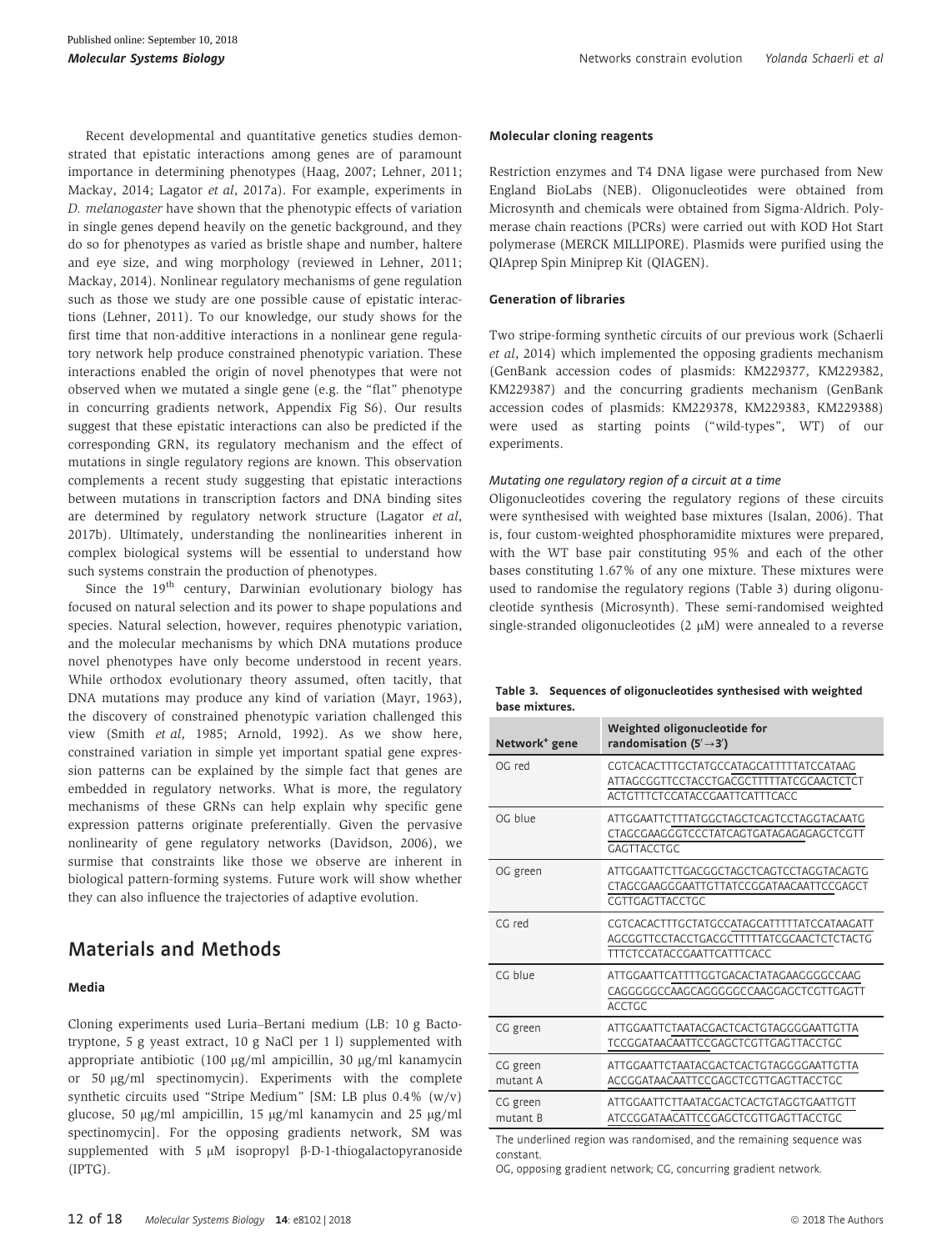Table 4. Sequences of primers used for cloning.

| <b>Name</b>    | Sequence $(5' \rightarrow 3')$ |
|----------------|--------------------------------|
| rev_green/blue | <b>GCAGGTAACTCAACGAGCTC</b>    |
| rev red        | GGTGAAATGAATTCGGTATGGA         |
| pBAD_Gibson_f  | <b>TCCATACCGAATTCATTTCACC</b>  |
| pBAD_Gibson_r  | AGTGTGACGCCGTGCAAATAATC        |

primer (Table 4, 2.4  $\mu$ M) to render them double-stranded by primer extension (2 min 95°C, cooling down to 72°C in 7 min, 10 min 72°C). The resulting library of double-stranded oligonucleotides was then purified with the QIAquick nucleotide removal kit (QIAGEN). Next, these double-stranded oligonucleotides encoding the mutated regulatory regions were cloned into the plasmid encoding the gene whose regulatory region was to be mutated. For the "blue" and "green" regulatory regions, this was done by restriction enzyme digest and ligation. For the "red" regulatory region, Gibson assembly (Gibson et al, 2009) was performed instead.

The cloning of the "blue" and "green" regulatory regions by restriction enzyme digest and ligation was performed as follows: double-stranded oligonucleotides encoding one of the regions were digested with EcoRI and SacI. The plasmid into which the region was to be inserted was also digested with EcoRI and SacI, dephosphorylated with CIP and gel purified (QIAquick gel extraction kit, QIAGEN). The double-stranded digested oligonucleotide library (25 ng) was then ligated into the cut plasmid (70 ng).

The cloning of the "red" regulatory regions by Gibson assembly was performed as follows: the plasmid into which the region was to be inserted was first amplified using the primers pBAD\_Gibson\_f and pBAD\_Gibson\_r (Table 4), and was then assembled with the double-stranded oligonucleotide library using the Gibson assembly master mix (NEB). Due to a mistake in primer design, Gibson assembly produced a two-nucleotide deletion (CT) downstream of the pBAD promoter. Therefore, the library contains sequences with and without this deletion. We confirmed that this change did not affect the initial "stripe" phenotype.

Ligation ("blue" and "green" regulatory regions) and Gibson assembly reaction products ("red" regulatory region) were transformed into electrocompetent MK01 cells (Kogenaru & Tans, 2014) that carried already the two other plasmids necessary to complete the synthetic circuit. Transformants were plated out on SM-agar plates.

#### Mutating multiple regulatory regions of a circuit

For experiments where multiple regulatory regions of a circuit were to be mutated at the same time, cloning was performed as described above for mutating one regulatory region at a time. However, instead of transforming plasmids with mutagenised regulatory regions directly into MK01 cells, ligation products and Gibson assembly reaction products were first transformed into electrocompetent NEBa cells, and plated out on LB-agar plates containing the appropriate antibiotic  $(100 \text{ µg/ml}$  ampicillin, 30 µg/ml kanamycin or 50 µg/ml spectinomycin). All colonies were resuspended in LB, diluted 100-fold into LB containing the appropriate antibiotic, and grown overnight. Plasmids libraries were extracted from the resulting culture (QIAprep Spin Miniprep Kit, QIAGEN). The extracted plasmid libraries were mixed with plasmids containing no mutations in a ratio of 70:30 to generate mutant circuits that have mutations in two or three genes. The resulting plasmid mix was transformed into electrocompetent MK01 cells (Kogenaru & Tans, 2014). Circuits that had no mutations or only mutations in one gene were not considered in the analysis.

#### Fluorescence measurements of mutagenised circuits

The agar plates in Fig 1 are only shown to illustrate the spatial pattern formation. The quantitative measurements were all performed in liquid cultures in 384-well plates:

Colonies were picked from agar plates, inoculated into SM medium in a single well of a 96-well plate and grown overnight. Each plate also contained three clones of the WT circuit and a "blank" (SM medium only). A glycerol stock plate was prepared from the overnight cultures. This plate was used to inoculate three further 96-well overnight pre-culture plates with SM medium. Five microliter of each well from the 96-well plate was transferred to four wells of a 384-well plate containing 55  $\mu$ l of SM medium, arabinose, and IPTG. Specifically, the four wells contained the following amounts of arabinose and IPTG:

- 1 0% arabinose ("low")
- 2 0.0002% arabinose ("medium")
- 3 0.2% arabinose ("high")
- 4 0.2% arabinose with 700 µM IPTG for the opposing gradients network and  $0.2\%$  arabinose with 100  $\mu$ M IPTG for the concurring gradients network ("metabolic load control", see section "Phenotype classification, metabolic load" for details).

The pipetting steps for this part of the experiment were carried out with a manual pipetting system (Rainin Liquidator 96, METTLER TOLEDO).

The 384-well plate was incubated at 37°C in a Tecan plate reader (Infinite F200 Pro or SPARK 10 M) until the E. coli cells had reached stationary phase  $({\sim}5 \text{ h})$ . During this incubation, absorbance at 600 nm and green fluorescence (excitation: 485 nm, emission: 520 nm) were measured every 10 min. Between readings, plates were shaken continually (orbital, 2 mm). Plates were incubated and read with their lids in place to reduce evaporation. Absorbance and green fluorescence were measured for each colony in three independent experiments, each started from a separate pre-culture plate.

#### Analysis

The time-point when the fluorescence of the WT network at the medium arabinose concentration (0.0002%) peaked was chosen for further analysis of all fluorescence measurements. The background fluorescence of the SM medium was subtracted from each culture's fluorescence. Likewise, the background absorbance was subtracted from each culture's absorbance. Background-corrected fluorescence was then normalised for the number of cells by dividing it by the background-corrected absorbance. This background-corrected normalised fluorescence (nF) was used for all further analyses.

All expression data are listed in the file Dataset EV2.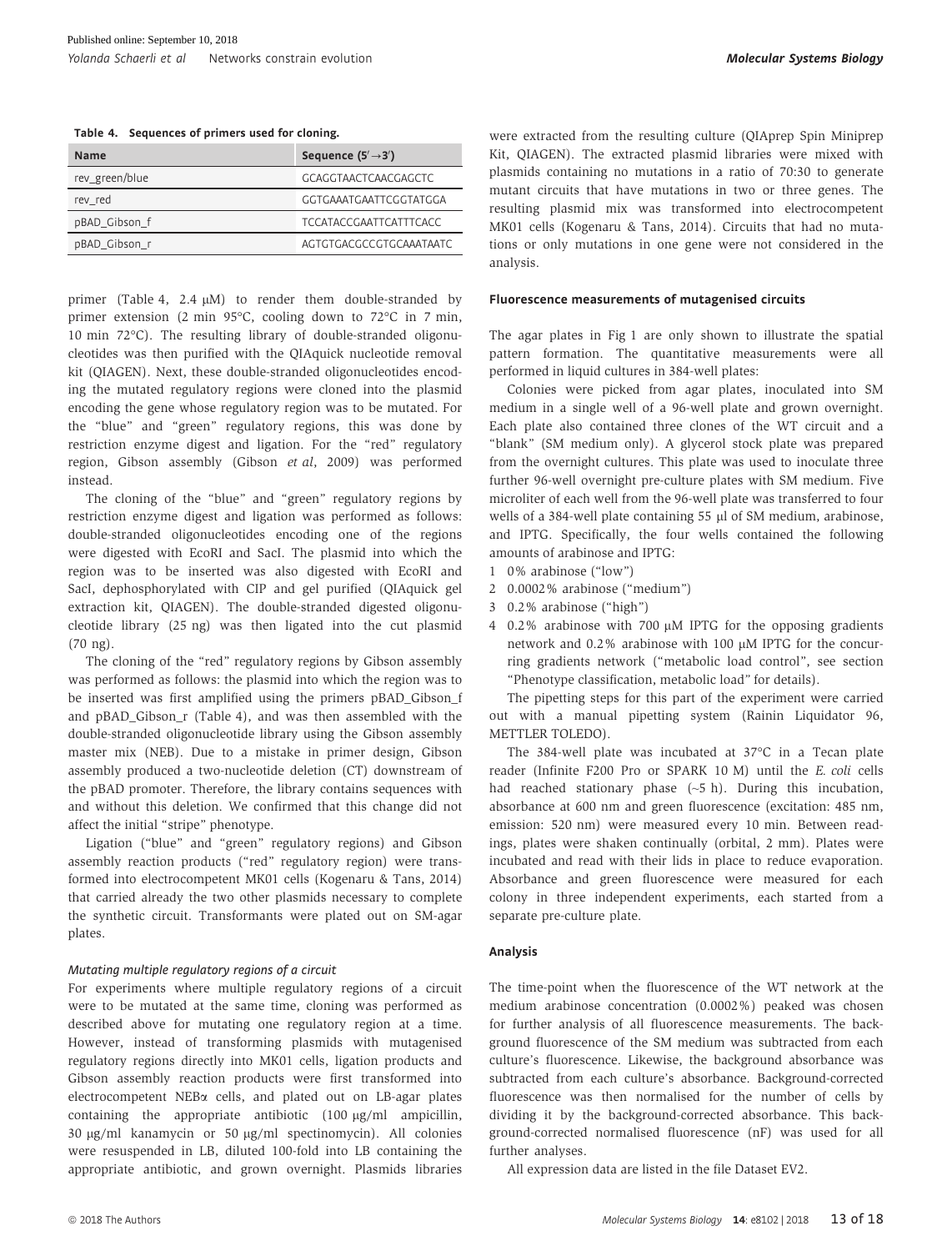#### Exclusions

A circuit was excluded from further analysis if:

- 1 any of its nF values (except the one at 0% arabinose) was smaller than zero or
- 2 the absorbance of the circuit differed by more than 0.1 from the absorbance of the WT controls in any of the four conditions (which indicates a substantially different growth rate of the circuit) or
- 3 it suffered from metabolic load (see below).

#### Metabolic load

The 4<sup>th</sup> condition (highest arabinose concentration with IPTG) served as a metabolic load control. We previously noted that expressing the genes of synthetic networks at high levels can induce a strong bacterial stress response that affects the expression of genes and the growth rate of the cell (Schaerli et al, 2014). This can lead to a spurious "stripe" phenotype caused by a stress-induced GFP expression that is shut down at the highest arabinose concentration (Schaerli et al, 2014). We therefore checked for each circuit whether it suffers from this metabolic load problem. To this end, we removed LacI repression at the highest of our three arabinose conditions through addition of IPTG. Without repression, we are no longer expecting to observe a "stripe" phenotype. If the observed phenotype is nevertheless a "stripe", this is a strong indication that the network suffers from metabolic load. Specifically, a circuit was excluded due to high metabolic load if its nF value in the  $4<sup>th</sup>$  condition was lower than 90% of its nF value at the medium arabinose concentration, and if the nF value at the medium arabinose concentration was higher than the corresponding nF of the WT controls [we know that expression levels as high as that of the WT do not induce metabolic load (Schaerli et al, 2014)].

#### Phenotypic categories

All mutant circuits that remained after the filtering procedure just described were classified into the following phenotypic categories (in this order):

#### Broken

A threshold value of nF below which a phenotype was considered "broken" was defined as follows: For the opposing gradients networks, nF needed to lie below the nF of the WT controls at the highest of our three arabinose concentrations. For the concurring gradients networks, nF needed to lie below 1/3 of the nF of the WT controls at this highest arabinose concentration. Any circuit whose nF was below this threshold in all four conditions was assigned the "broken" phenotype. The reason for the different definitions of the threshold for the two networks is that the WT concurring gradient network circuit has a much higher level of basal fluorescence.

#### Flat

The average nF of the lowest, medium and highest arabinose concentration was calculated. If all three nFs differed by less than 10% from this average, the circuit was assigned the "flat" phenotype.

#### **Decrease**

If the following three statements were true, the mutant circuit was assigned the "decrease" phenotype:

- 1 The nF at the lowest arabinose concentration was higher than 90% of the nF at the medium arabinose concentration.
- 2 The nF at the medium arabinose concentration was higher than 90% of the nF at the highest arabinose concentration.
- 3 The nF at the lowest arabinose concentration was higher than 120% of the nF at the highest arabinose concentration.

#### Increase

If the following three statements were true, the mutant was assigned the "increase" phenotype:

- 1 The nF at the highest arabinose concentration was higher than 90% of the nF at the medium arabinose concentration.
- 2 The nF at the medium arabinose concentration was higher than 90% of the nF at the lowest arabinose concentration.
- 3 The nF at the highest arabinose concentration was higher than 120% of the nF at the lowest arabinose concentration.

#### Stripe

If the nF at medium arabinose concentration was higher than 120% of the nF at the lowest and highest arabinose concentrations, the mutant was assigned the "stripe" phenotype.

#### **Other**

Any phenotype that did not fall into one of the previous categories.

#### Sequencing

The mutagenised region(s) of all circuits whose phenotype fell into one of our six main categories, and did so consistently in three independent measurements were sent for Sanger sequencing (Highthroughput service, Microsynth, see Table 5 for primers).

Mutagenised circuits with WT regulatory sequences despite mutagenesis, with polymorphic nucleotides in the sequences (mainly due to transformation of multiple plasmid variants into the same cell) or with cloning artefacts (shortened or multiple regulatory regions), were discarded. The remaining mutants were used for the phenotypic statistics we report, and their sequences were analysed further. Pairwise alignment to the WT sequence was performed with the Biopython (Cock et al, 2009) Bio.pairwise2 module. A custom-made Python script was used to categorise mutations as point mutations, insertions, or deletions, and to identify their positions.

All sequences are listed in Dataset EV1.

#### Experimental confirmation of rare observed phenotypes

Phenotypes observed fewer than three times in a library (except "others") were experimentally confirmed. The fluorescence output

| Table 5. Sequences of primers used for sequencing. |  |  |  |  |  |  |  |
|----------------------------------------------------|--|--|--|--|--|--|--|
|----------------------------------------------------|--|--|--|--|--|--|--|

| <b>Name</b>  | Sequence $(5' \rightarrow 3')$ | <b>Used to sequence</b> |
|--------------|--------------------------------|-------------------------|
| pET_Seq      | CCGAAAAGTGCCACCTGAC            | OG green                |
| pET_Seq_Amp  | GACACGGAAATGTTGAATACTCATAC     | CG green, OG green      |
| pBAD f       | <b>GCCGTCACTGCGTCTTTTAC</b>    | OG red, CG red          |
| pCDF_Seq_ori | GAGTTCGCAGAGGATTTGTTTAGC       | OG blue, CG blue        |
| pCDF 12 rev  | <b>TCTACTGAACCGCTCTAG</b>      | OG blue                 |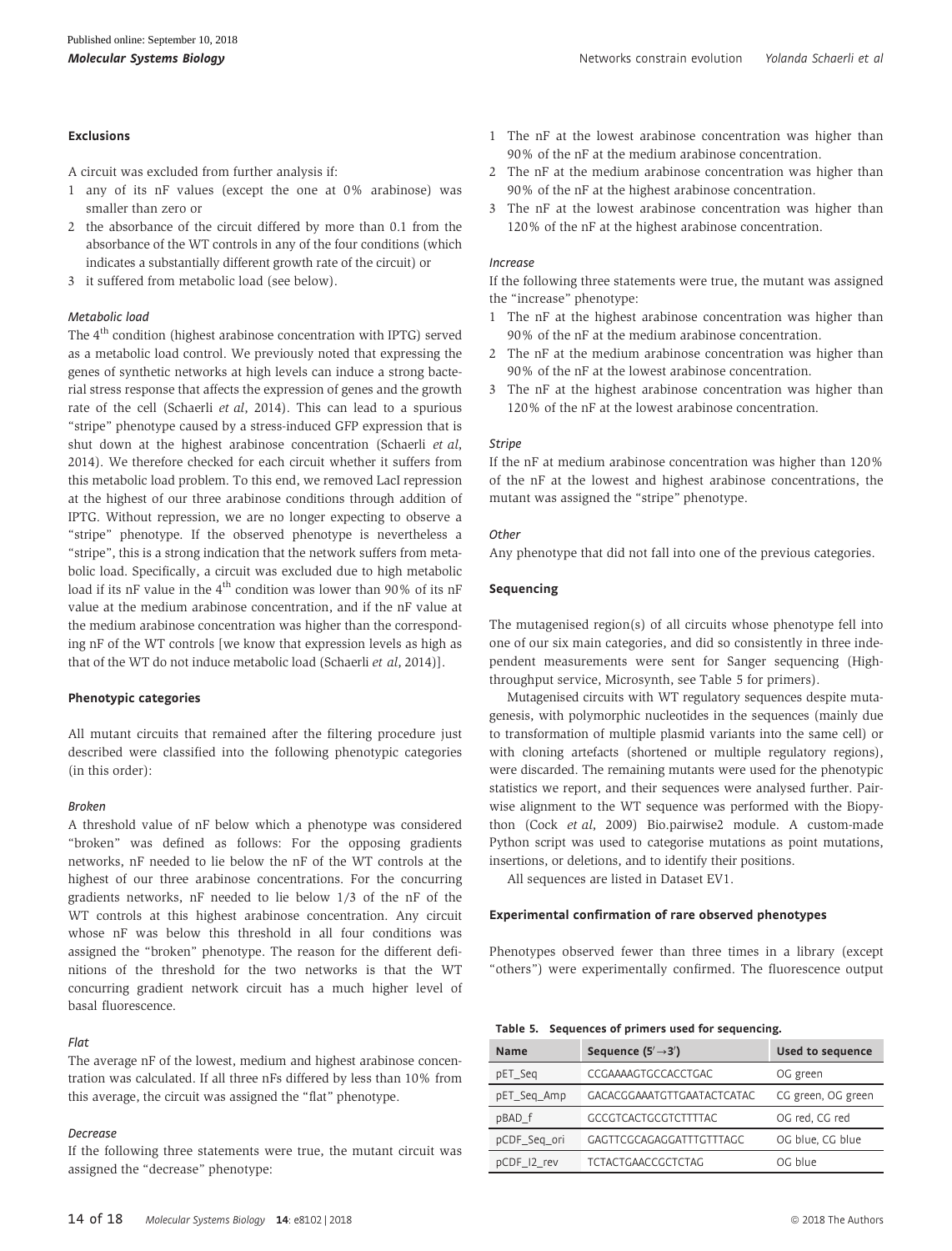of these circuits was measured in a 96-well plate assay as described previously (Schaerli et al, 2014) at the arabinose concentrations also used in the 384-well plate assay. If the phenotypes of the two assays did not agree, the circuits were excluded from the dataset.

#### Experimental confirmation of epistasis

The plasmids from mutant 4\_4\_f (see Dataset EV1) were isolated (Appendix Fig S6). For Appendix Fig S6A, the mutated plasmid coding for the "green" gene was transformed together with the WT plasmids for the "blue" and "red" genes into electrocompetent MK01 cells (Kogenaru & Tans, 2014). For Appendix Fig S6B, the mutated plasmid coding for the "blue" gene was transformed together with the WT plasmids for the "green" and "red" genes into electrocompetent MK01 cells (Kogenaru & Tans, 2014). For Appendix Fig S6C, the initial 4\_4\_f mutant was assayed (the "red" gene is not mutated). The fluorescent phenotypes were measured in a 96-well plate assay as described (Schaerli et al, 2014) at the following arabinose concentrations (w/v): 0.2, 0.02, 0.002, 0.0002, 0.00002, 0%.

#### Statistical tests

Chi-square goodness-of-fit tests (Snedecor & Cochran, 1989) were used to compare observed and expected frequencies. An online tool ([https://graphpad.com/quickcalcs/chisquared1.cfm\)](https://graphpad.com/quickcalcs/chisquared1.cfm) was used to perform the calculations.

#### Phenotype diagrams

A previously developed and experimentally validated model was used to describe the regulatory dynamics of our networks (see Appendix Tables S1 and S2 for details) (Schaerli et al, 2014). To generate phenotype diagrams, a custom-made Python script (Code EV2) was written that systematically varies the combinations of two or more parameters between 0–110% (for the "blue" and "green" genes) or 0–200% (for the "red" genes) of the wild-type parameter value in 1,000 steps. Analogously to our experiments for each parameter combination, the model's phenotype was evaluated at three arabinose concentrations (0, 0.000195, 0.2% for opposing gradients network and 0, 0.000195, 0.1% for concurring gradients network). In order to allocate the obtained GFP expression pattern to a phenotype category, the same rules as described above for the experimental data ("Phenotypic categories") were used. An R script (R Development Core Team, 2016; Code EV2) was applied to create a digital image where every pixel corresponds to a combination of parameter values and has a colour corresponding to the model's phenotype. For Appendix Fig S3, combinations of two parameters as indicated on the axes were varied. For Fig 3A, multiple parameters affecting the promoter or operator were varied jointly and to the same extent. For the opposing gradients network, these were parameters  $a$  and  $b$  for promoter activity, and parameter  $c$  for operator activity. For the concurring gradients network, these were parameters  $b$ ,  $c$  and  $e$  for promoter activity and parameter d for operator activity.

#### Distributions of novel phenotypes

In order to fit quantitatively the distributions of novel phenotypes for the single-gene mutants and predict the distributions of novel phenotypes for the multiple-gene mutants, a custom-made Python script (Code EV3) was used. We first discuss the single-gene mutants:

Multiple iterations of a procedure were performed that consisted of the following three steps: first, a series of simulated mutants was created. For each gene, a random binary vector whose length corresponds to the number of nucleotides in the regulatory sequence (Appendix Table S4) was generated. In this binary vector, 0's and 1's indicate whether a nucleotide is not mutated (0) or mutated (1), and the probability to obtain either 0 or 1 is given by the average mutation rate extracted from the experimental sequencing data (Appendix Table S4). For every network, it was then assessed which genes were mutated, according to the entries of this vector. For the single-gene mutants, mutants that had only one gene mutated were selected. This process was repeated until 1,000 single-gene mutants had been obtained. For a particular mutant, all parameters related to the mutated sequence were varied (see Appendix Tables S1–S3). A given single-gene mutant had either only its promoter mutated, only its operator mutated, or both. If a mutation affected the promoter (operator), all parameters determining promoter (operator) activity were changed (Appendix Table S3). A subset of the changed parameters was varied jointly and to the same extent (i.e. all of them were changed to same percentage of their wild-type parameter value), because a mutation is likely to affect these parameters in a similar way (Appendix Table S3). New (mutant) parameters were chosen according to a standard uniform distribution between upper and lower ranges which were kept constant for a given model iteration.

Second, for each mutant the phenotype of the model (Appendix Tables S1 and S2) was evaluated at three arabinose concentrations (0, 0.000195, 0.2 for opposing gradients network and 0, 0.000195, 0.1 for concurring gradients network). In order to allocate the resulting GFP expression pattern to a phenotype category, the same rules as described above for the experimental data ("Phenotypic categories") were used.

Third, the obtained phenotype distribution of the 1,000 assessed mutants was compared to the experimentally observed phenotype distribution.

After each iteration of these three steps, the upper and lower ranges of each parameter were manually adjusted to best fit the results of the model to the phenotype distributions observed in the experimental data (see Appendix Discussion of Lower and Upper Bounds of the Parameter Intervals). Finally, the best upper and lower ranges for each mutant parameter distribution were kept (Appendix Table S3) and used to produce Fig 2C.

To predict the distributions of novel phenotypes for the multiplegene mutants (Fig 2E), the same procedure was used, with the following modifications: (i) only mutants containing more than one mutated gene were kept for analysis. (ii) The upper and lower ranges of the parameter distributions were not adjusted, but the intervals derived from the single-gene mutants were used (Appendix Table S3). (iii) Only one iteration of the three steps above was performed.

#### Schematic drawings

Figure 3B contains schematic depictions, based on the mathematical steady-state model. The model uses the parameters as in Appendix Tables S1 and S2 with following changes: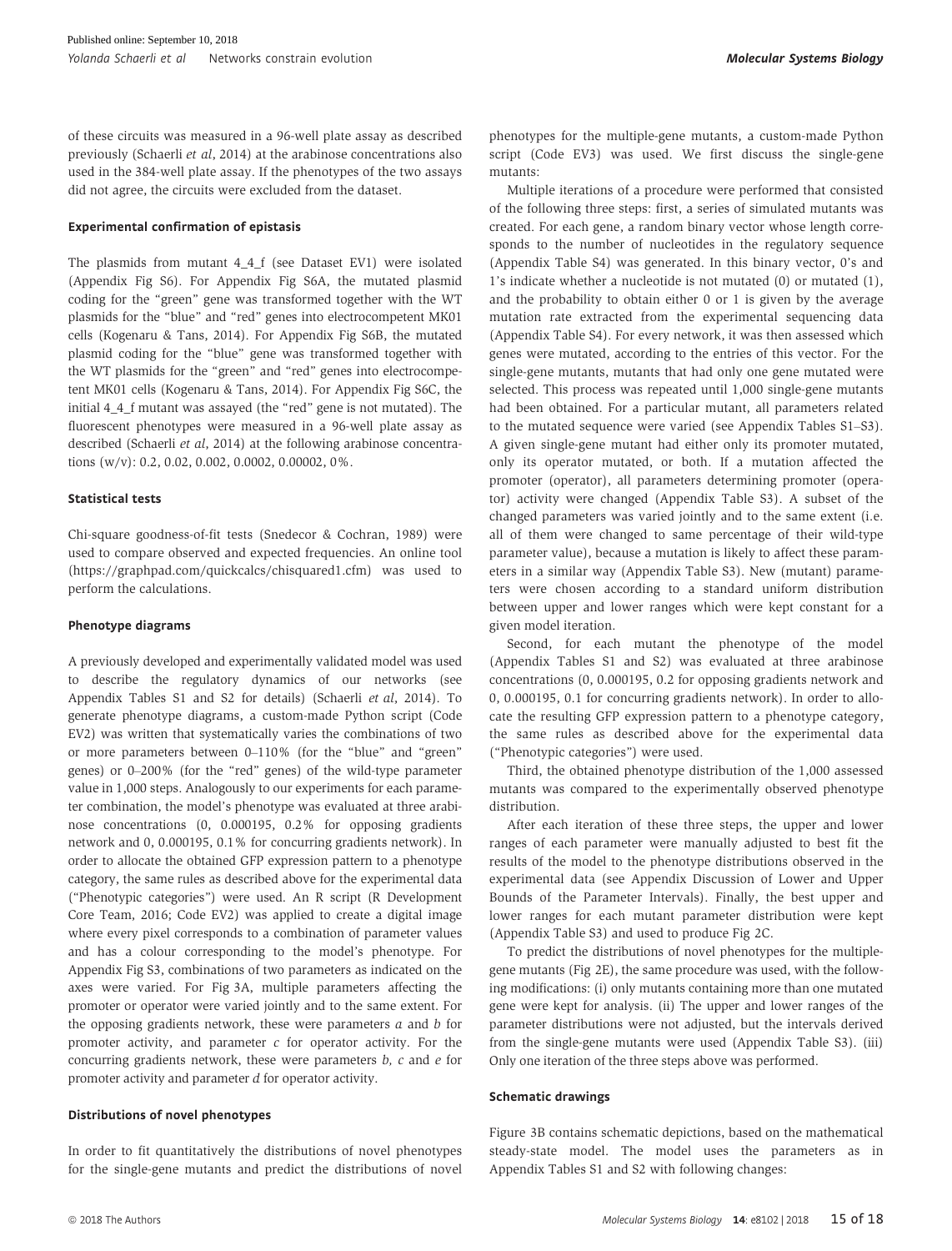Figure 3B: opposing gradient (left): Parameter  $c$  of the "green" gene was changed from 0.103 to 0; concurring gradient (right): Parameter c of the "green" gene was changed from 16.5 to 0.

## Data availability

The plasmids of the starting networks (Schaerli et al, 2014) are available on the GenBank [\(https://www.ncbi.nlm.nih.gov/genba](https://www.ncbi.nlm.nih.gov/genbank/) [nk/\)](https://www.ncbi.nlm.nih.gov/genbank/) with following access codes: KM229377, KM229382, KM229387 (opposing gradients network) and KM229378, KM229383, KM229388 (concurring gradients network). Sequences of the regulatory regions of all the mutants reported in this study are in Dataset EV1. Measured expression levels of all the mutants reported in this study are in are in Dataset EV2. Scripts used to generate the expression dynamics, the phenotype diagrams and the distribution of phenotypes are provided as Codes EV1, EV2 and EV3, respectively.

Expanded View for this article is available [online.](https://doi.org/10.15252/msb.20178102)

#### Acknowledgements

We thank Elke Karaus Wyer for carrying out preliminary experiments and Joshua L. Payne for critical reading. We thank the Sanger Sequencing team from Microsynth for their support. YS, JMD and LM acknowledge support by the Swiss National Science Foundation (PZ00P3-148235 and 31003A\_175608 to YS); AW acknowledges support by Swiss National Science Foundation grant 31003A\_146137, by ERC Advanced Grant 739874, by an EpiphysX RTD grant from SystemsX.ch and by the University Priority Research Program in Evolutionary Biology at the University of Zurich. MI is funded by a Wellcome Trust UK New Investigator Award (WT102944) and by the Volkswagen Foundation. AJ and JS acknowledge the Spanish Ministry of Economy, Industry and Competitiveness (MINECO), BFU2010-16428, the European Union's Horizon 2020 research and innovation program under Grant Agreement No. 670555, the European Union Seventh Framework Program (FP7/2007-2013) under grant agreement 601062; the Spanish Ministry of Economy, Industry and Competitiveness "Centro de Excelencia Severo Ochoa 2013–2017", SEV-2012- 0208 and the Cerca Programme/Generalitat de Catalunya.

#### Author contributions

YS, AW designed the project; YS, JMD, LM performed experiments; YS, AJ, AW analysed data; AJ, YS, JR did the mathematical modelling; JS supervised modelling; YS, AJ, MI, JS, AW wrote the paper.

#### Conflict of interest

The authors declare that they have no conflict of interest.

## References

- Allen CE, Beldade P, Zwaan BJ, Brakefield PM (2008) Differences in the selection response of serially repeated color pattern characters: standing variation, development, and evolution. BMC Evol Biol 8: 94
- Alon U (2007) Network motifs: theory and experimental approaches. Nat Rev Genet 8: 450 – 461
- Andersen JB, Sternberg C, Poulsen LK, Bjorn SP, Givskov M, Molin S (1998) New unstable variants of green fluorescent protein for studies of transient gene expression in bacteria. Appl Environ Microbiol 64: 2240 – 2246
- Beldade P, Brakefield PM (2002) The genetics and evo-devo of butterfly wing patterns. Nat Rev Genet 3: 442 – 452
- Beldade P, Koops K, Brakefield PM (2002) Developmental constraints versus flexibility in morphological evolution. Nature 416: 844 – 847
- Bintu L, Buchler NE, Garcia HG, Gerland U, Hwa T, Kondev J, Kuhlman T, Phillips R (2005) Transcriptional regulation by the numbers: applications. Curr Opin Genet Dev 15: 125 – 135
- Bodi Z, Farkas Z, Nevozhay D, Kalapis D, Lazar V, Csorgo B, Nyerges A, Szamecz B, Fekete G, Papp B, Araujo H, Oliveira JL, Moura G, Santos MAS, Szekely T Jr, Balazsi G, Pal C (2017) Phenotypic heterogeneity promotes adaptive evolution. PLoS Biol 15: e2000644
- Bolstad GH, Cassara JA, Marquez E, Hansen TF, van der Linde K, Houle D, Pelabon C (2015) Complex constraints on allometry revealed by artificial selection on the wing of Drosophila melanogaster. Proc Natl Acad Sci USA 112: 13284 – 13289
- Carroll SB, Grenier JK, Weatherbee SD (2001) From DNA to diversity: molecular genetics and the evolution of animal design. Malden, MA: Blackwell Science
- Carroll SB (2008) Evo-devo and an expanding evolutionary synthesis: a genetic theory of morphological evolution. Cell 134: 25 – 36
- Ciliberti S, Martin OC, Wagner A (2007a) Innovation and robustness in complex regulatory gene networks. Proc Natl Acad Sci USA 104: 13591 – 13596
- Ciliberti S, Martin OC, Wagner A (2007b) Robustness can evolve gradually in complex regulatory gene networks with varying topology. PLoS Comput Biol 3: e15
- Cock PJ, Antao T, Chang JT, Chapman BA, Cox CJ, Dalke A, Friedberg I, Hamelryck T, Kauff F, Wilczynski B, de Hoon MJ (2009) Biopython: freely available Python tools for computational molecular biology and bioinformatics. Bioinformatics 25: 1422 – 1423
- Cotterell J, Sharpe J (2010) An atlas of gene regulatory networks reveals multiple three-gene mechanisms for interpreting morphogen gradients. Mol Syst Biol 6: 425
- Dalal CK, Johnson AD (2017) How transcription circuits explore alternative architectures while maintaining overall circuit output. Genes Dev 31: 1397 – 1405

Davidson EH (2006) The regulatory genome: gene regulatory networks in development and evolution. Cambridge, MA: Academic Press

- Davies J (2017) Using synthetic biology to explore principles of development. Development 144: 1146 – 1158
- Dichtel-Danjoy ML, Felix MA (2004) Phenotypic neighborhood and microevolvability. Trends Genet 20: 268 – 276
- Falcon CM, Matthews KS (2000) Operator DNA sequence variation enhances high affinity binding by hinge helix mutants of lactose repressor protein. Biochemistry 39: 11074 – 11083
- Francois P, Hakim V, Siggia ED (2007) Deriving structure from evolution: metazoan segmentation. Mol Syst Biol 3: 154
- Francois P (2014) Evolving phenotypic networks in silico. Semin Cell Dev Biol 35: 90 – 97
- Frankino WA, Zwaan BJ, Stern DL, Brakefield PM (2005) Natural selection and developmental constraints in the evolution of allometries. Science 307:  $718 - 720$
- Gibson DG, Young L, Chuang RY, Venter JC, Hutchison CA III, Smith HO (2009) Enzymatic assembly of DNA molecules up to several hundred kilobases. Nat Methods 6: 343 – 345
- Gompel N, Carroll SB (2003) Genetic mechanisms and constraints governing the evolution of correlated traits in Drosophilid flies. Nature 424: 931 – 935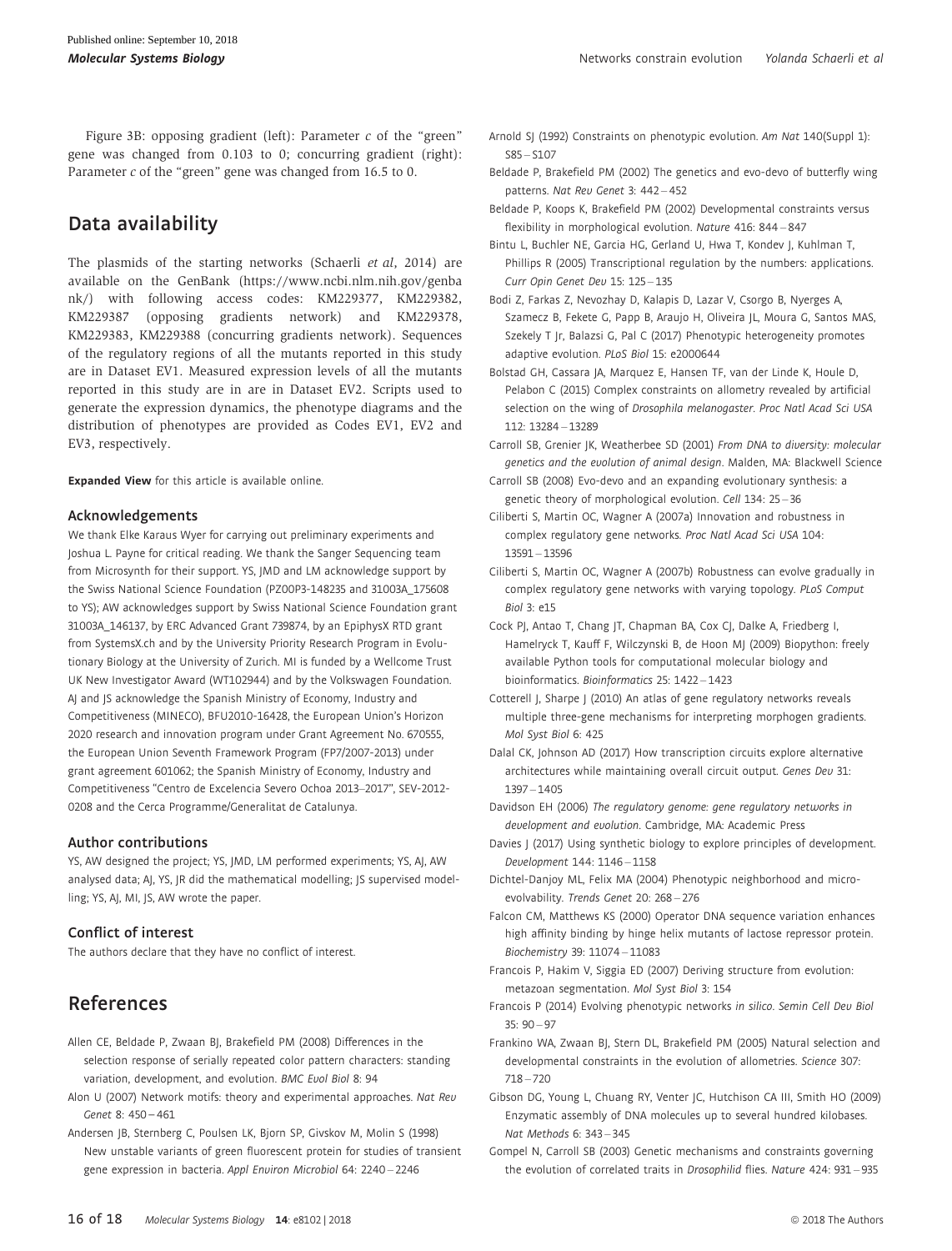- Gonzalez M, Frank EG, Levine AS, Woodgate R (1998) Lon-mediated proteolysis of the Escherichia coli UmuD mutagenesis protein: in vitro degradation and identification of residues required for proteolysis. Genes Dev 12: 3889 – 3899
- Guerreiro I, Nunes A, Woltering JM, Casaca A, Novoa A, Vinagre T, Hunter ME, Duboule D, Mallo M (2013) Role of a polymorphism in a Hox/Paxresponsive enhancer in the evolution of the vertebrate spine. Proc Natl Acad Sci USA 110: 10682 – 10686
- Haag ES (2007) Compensatory vs. pseudocompensatory evolution in molecular and developmental interactions. Genetica 129: 45 – 55
- Harms MJ, Thornton JW (2013) Evolutionary biochemistry: revealing the historical and physical causes of protein properties. Nat Rev Genet 14: 559 – 571
- Imburgio D, Rong M, Ma K, McAllister WT (2000) Studies of promoter recognition and start site selection by T7 RNA polymerase using a comprehensive collection of promoter variants. Biochemistry 39: 10419 – 10430
- Isalan M (2006) Construction of semi-randomized gene libraries with weighted oligonucleotide synthesis and PCR. Nat Protoc 1: 468 – 475 Jaeger J (2011) The gap gene network. Cell Mol Life Sci 68: 243-274
- Jimenez A, Cotterell J, Munteanu A, Sharpe J (2015) Dynamics of gene circuits shapes evolvability. Proc Natl Acad Sci USA 112: 2103 – 2108
- Johnson AD (2017) The rewiring of transcription circuits in evolution. Curr Opin Genet Dev 47: 121 – 127
- Kalodimos CG, Folkers GE, Boelens R, Kaptein R (2001) Strong DNA binding by covalently linked dimeric Lac headpiece: evidence for the crucial role of the hinge helices. Proc Natl Acad Sci USA 98: 6039 – 6044
- Kiontke K, Barriere A, Kolotuev I, Podbilewicz B, Sommer R, Fitch DH, Felix MA (2007) Trends, stasis, and drift in the evolution of nematode vulva development. Curr Biol 17: 1925 – 1937
- Kirschner M, Gerhart J (1998) Evolvability. Proc Natl Acad Sci USA 95: 8420 – 8427
- Kogenaru M, Tans SJ (2014) An improved Escherichia coli strain to host gene regulatory networks involving both the AraC and LacI inducible transcription factors. J Biol Eng 8: 2
- Lagator M, Igler C, Moreno AB, Guet CC, Bollback JP (2016) Epistatic interactions in the arabinose Cis-regulatory element. Mol Biol Evol 33: 761 – 769
- Lagator M, Paixao T, Barton NH, Bollback JP, Guet CC (2017a) On the mechanistic nature of epistasis in a canonical cis-regulatory element. eLife 6: e25192
- Lagator M, Sarikas S, Acar H, Bollback JP, Guet CC (2017b) Regulatory network structure determines patterns of intermolecular epistasis. eLife 6: e28921
- Lander AD (2007) Morpheus unbound: reimagining the morphogen gradient. Cell 128: 245 – 256
- Lehming N, Sartorius J, Niemoller M, Genenger G, v Wilcken-Bergmann B, Muller-Hill B (1987) The interaction of the recognition helix of lac repressor with lac operator. EMBO J 6: 3145 – 3153
- Lehner B (2011) Molecular mechanisms of epistasis within and between genes. Trends Genet 27: 323 – 331
- Lim WA, Lee CM, Tang C (2013) Design principles of regulatory networks: searching for the molecular algorithms of the cell. Mol Cell 49:  $202 - 212$
- Lobell RB, Schleif RF (1990) DNA looping and unlooping by AraC protein. Science 250: 528 – 532
- Ma W, Lai L, Ouyang Q, Tang C (2006) Robustness and modular design of the Drosophila segment polarity network. Mol Syst Biol 2: 70
- MacCarthy T, Seymour R, Pomiankowski A (2003) The evolutionary potential of the Drosophila sex determination gene network. J Theor Biol 225:  $461 - 468$
- Mackay TF (2014) Epistasis and quantitative traits: using model organisms to study gene-gene interactions. Nat Rev Genet 15: 22 – 33
- Mangan S, Alon U (2003) Structure and function of the feed-forward loop network motif. Proc Natl Acad Sci USA 100: 11980 – 11985
- Mayr E (1963) Animal species and evolution. Cambridge, MA: Cambridge Belknap/Harvard Univ. Press
- Miller SP, Lunzer M, Dean AM (2006) Direct demonstration of an adaptive constraint. Science 314: 458 – 461
- Mukherji S, van Oudenaarden A (2009) Synthetic biology: understanding biological design from synthetic circuits. Nat Rev Genet 10: 859 – 871
- Munteanu A, Cotterell J, Sole RV, Sharpe J (2014) Design principles of stripeforming motifs: the role of positive feedback. Sci Rep 4: 5003
- Niland P, Huhne R, Muller-Hill B (1996) How AraC interacts specifically with its target DNAs. J Mol Biol 264: 667 – 674
- Payne JL, Wagner A (2014) The robustness and evolvability of transcription factor binding sites. Science 343: 875 – 877
- Payne JL, Wagner A (2015) Function does not follow form in gene regulatory circuits. Sci Rep 5: 13015
- Pedelacq JD, Cabantous S, Tran T, Terwilliger TC, Waldo GS (2006) Engineering and characterization of a superfolder green fluorescent protein. Nat Biotechnol 24: 79 – 88
- Prud'homme B, Gompel N, Carroll SB (2007) Emerging principles of regulatory evolution. Proc Natl Acad Sci USA 104(Suppl 1): 8605 – 8612
- R Development Core Team (2016) R: a language and environment for statistical computing. Vienna, Austria: R Foundation for Statistical Computing
- Rodrigo G, Elena SF (2011) Structural discrimination of robustness in transcriptional feedforward loops for pattern formation. PLoS One 6: e16904
- Rogers KW, Schier AF (2011) Morphogen gradients: from generation to interpretation. Annu Rev Cell Dev Biol 27: 377 – 407
- Sagner A, Briscoe J (2017) Morphogen interpretation: concentration, time, competence, and signaling dynamics. Wiley Interdiscip Rev Dev Biol 6: e271
- Savageau MA (1977) Design of molecular control mechanisms and the demand for gene expression. Proc Natl Acad Sci USA 74: 5647 – 5651
- Savageau MA (1983) Regulation of differentiated cell-specific functions. Proc Natl Acad Sci USA 80: 1411 – 1415
- Savageau MA (1998a) Demand theory of gene regulation. I. Quantitative development of the theory. Genetics 149: 1665 – 1676
- Savageau MA (1998b) Demand theory of gene regulation. II. Quantitative application to the lactose and maltose operons of Escherichia coli. Genetics 149: 1677 – 1691
- Schaerli Y, Munteanu A, Gili M, Cotterell J, Sharpe J, Isalan M (2014) A unified design space of synthetic stripe-forming networks. Nat Commun 5: 4905
- Schuster P, Fontana W, Stadler PF, Hofacker IL (1994) From sequences to shapes and back: a case study in RNA secondary structures. Proc Biol Sci 255: 279 – 284
- Shin I, Kim J, Cantor CR, Kang C (2000) Effects of saturation mutagenesis of the phage SP6 promoter on transcription activity, presented by activity logos. Proc Natl Acad Sci USA 97: 3890 – 3895
- Smith JM, Burian R, Kauffman S, Alberch P, Campbell J, Goodwin B, Lande R, Raup D, Wolpert L (1985) Developmental constraints and evolution: a perspective from the mountain lake conference on development and evolution. Q Rev Biol 60: 265 – 287